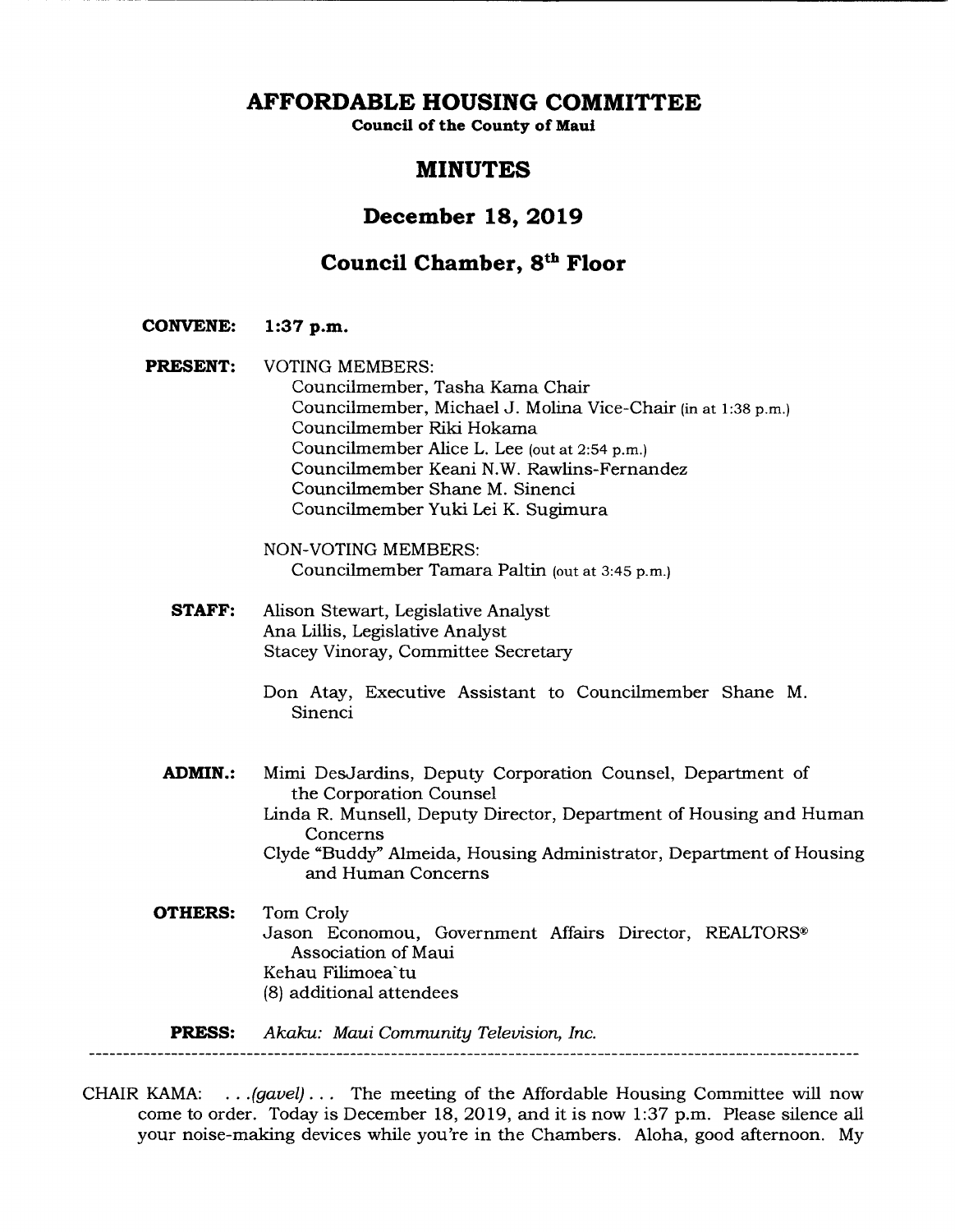# **December 18, 2019**

name is Tasha Kama, and I'm the Chair of the Affordable Housing Committee. I'd like to introduce our Members who are with us today. Vice-Chair Mike Molina is not with us, but he will be here right after he gets out of his dental appointment. So, I'd like to say aloha and thank you for joining us to our Member from Hana, Mr. Shane Sinenci. Aloha.

COUNCILMEMBER SINENCI: Aloha auinala, Chair.

CHAIR KAMA: Aloha auinala. Also, our Councilmember from Wailuku. Aloha.

COUNCILMEMBER LEE: Aloha to you. Thank you.

CHAIR KAMA: What, no new greetings? What you did at PSLU this morning?

COUNCILMEMBER PALTIN: She did good morning.

- CHAIR KAMA: Oh, okay. Thank you. Aloha from our Molokai Member, Ms. Rawlins-Fernandez. Aloha.
- COUNCILMEMBER RAWLINS-FERNANDEZ: Aloha auinala, Chair.

CHAIR KAMA: Aloha auinala. Also, our Member from Lanai. Aloha, Mr. Hokama.

COUNCILMEMBER HOKAMA: *.. .(inaudible)...* 

CHAIR KAMA: Oh, now let's greet Mr. Mike Molina, our Vice-Chair.

VICE-CHAIR MOLINA: Aloha auinala, Madam Chair.

CHAIR KAMA: Oh, he must've had good dentist 'cause you're speaking straight.

VICE-CHAIR MOLINA: Oh, I tell you. Not too bad.

CHAIR KAMA: Also, our Member from Upcountry, Maui, Yuki Lei Sugimura, aloha.

COUNCILMEMBER SUGIMURA: Good morning.., oh, good afternoon. Sorry.

CHAIR KAMA: See what happens. Okay, and also, our non-voting Member, Ms. Tamara Paltin. Aloha.

COUNCILMEMBER PALTIN: Aloha auinala, Chair.

CHAIR KAMA: Also, we have Council Chair King who is not a Member of the Committee, but who is always welcome to come and attend and participate with us this afternoon. Also, we have with us from the Administration from the Department of Housing and Human Concerns, Ms. Linda Munsell, the Deputy Director. Aloha.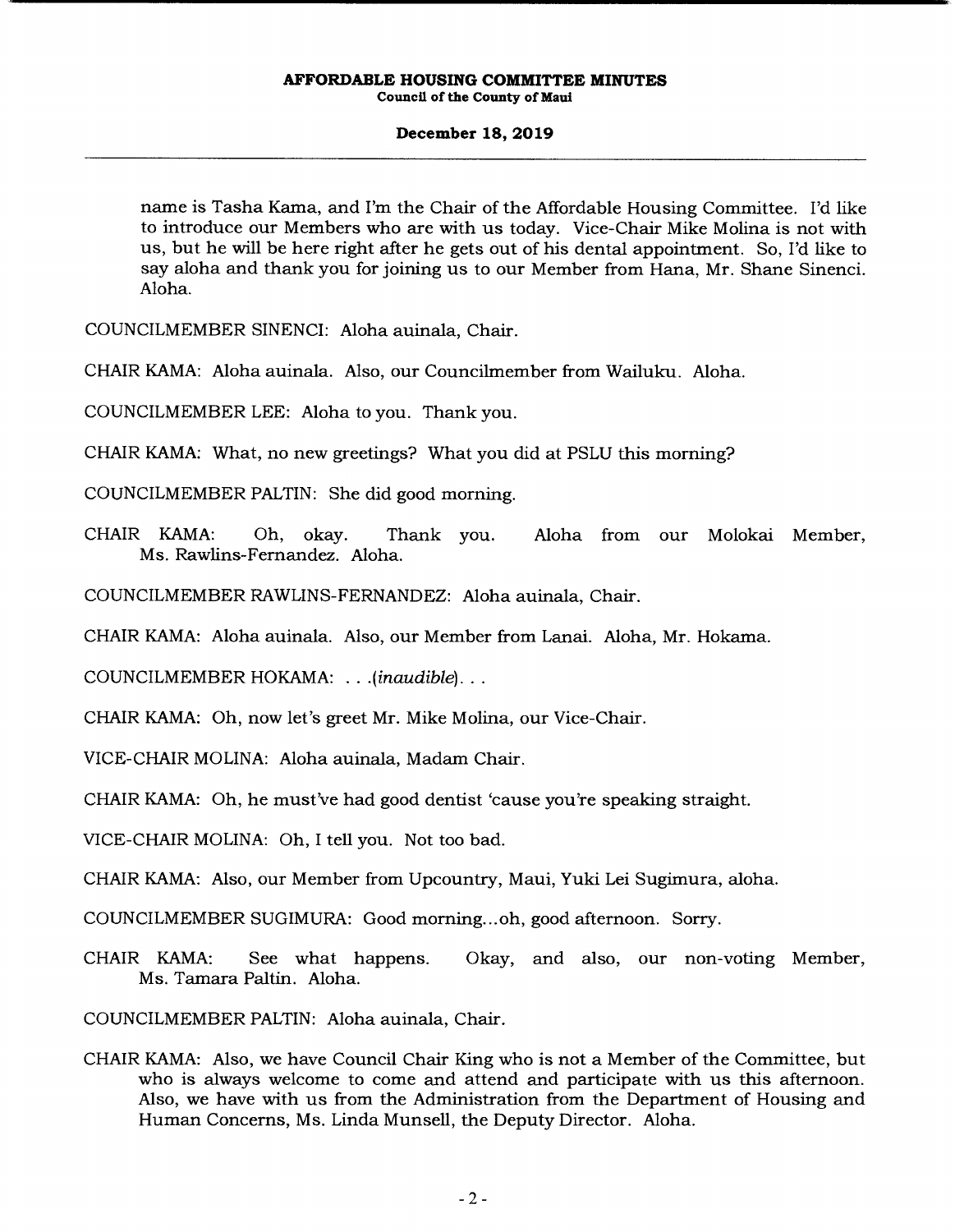# **December 18, 2019**

MS. MUNSELL: Aloha, Chair.

CHAIR KAMA: We have with us also, Mr. Buddy Almeida, from the Housing Division. Aloha.

MR. ALMEIDA: Good afternoon, Chair.

CHAIR KAMA: Also, we have with us from the Department of Planning, Ms. Michelle. Aloha.

MS. MCLEAN: Aloha, Chair.

CHAIR KAMA: And we have with us from Corp. Counsel, Mimi DesJardins. Aloha, Mimi.

MS. DESJARDINS: Aloha, Chair.

- CHAIR KAMA: And also, we have our Committee Staff with us this afternoon, Ms. Alison Stewart, our Legislative Analyst. Aloha.
- *MS. STEWART:* . . *.(*inaudible)...

CHAIR KAMA: And we have with us the other Legislative Analyst, Ms. Ana Lillis. Welcome.

*MS. LILLIS:* . . *.(*inaudible)...

CHAIR KAMA: Thank you. And our Committee Secretary Stacey Vinoray. Aloha, Stacey.

MS. VINORAY: ...(inaudible)

CHAIR KAMA: So, welcome to today's meeting of the Affordable Housing Committee. And we only have one item on our agenda today. It's the Biennial Review of Residential Workforce Housing Policy, Chapter 2.96 of the Maui County Code, or AH- 10. The intent of the Residential Workforce Housing Policy is to encourage the provision and maintenance of residential workforce housing units, for both purchase and rental, to meet the needs of income-qualified households for the workforce, students, and special housing target groups. Chapter 2.96, Maui County Code, directs the Council to review the policy every two years. It is my intent that we discuss as a Committee what we would like to include in the scope of a review of the Residential Workforce Housing Policy of the Maui County Code Chapter 2.96. This review is required by the Maui County Code 2.96.110(A) which states, the Council shall review this chapter every two years. To my knowledge, this section of the Code which was originally adopted in 2006 has not been reviewed in accordance with the Code, and prior Councils have performed regular amendments in 2007, 2008, 2010, 2014, 2015, 2016, twice in 2017, and the last was in 2018 in December. My hope is that we can compile a list of issues or concerns that can be researched by Staff resulting in Code amendments that will be considered in future Committee meetings for legislative action because no legislative action will be taken today. So, at this time I would like to open up for public testimony on this agenda item. And if you'd like to testify, make sure you sign up with our Staff. Testimony is limited to three minutes. The yellow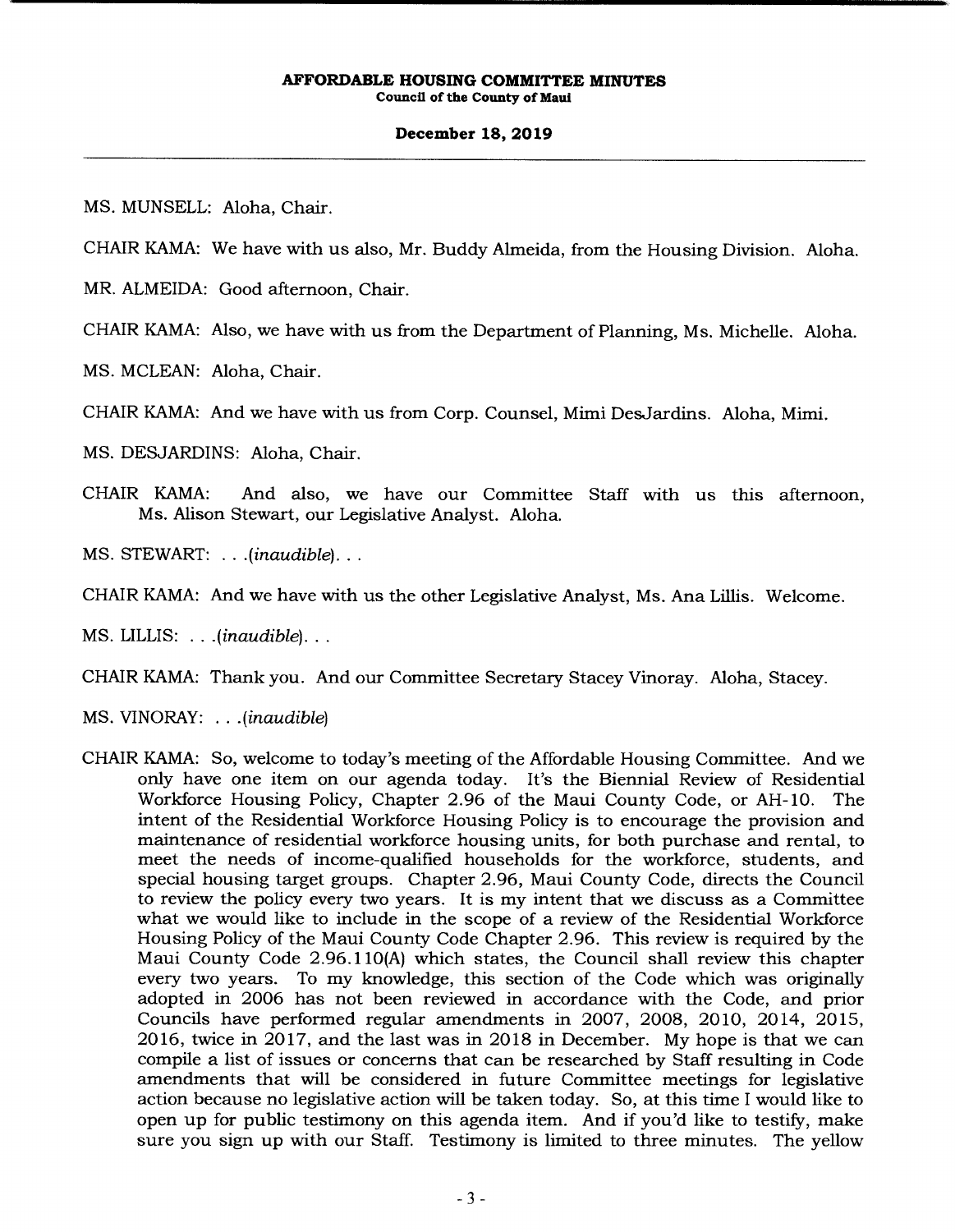# **December 18, 2019**

light will come on when you have reached two-and-a-half minutes. And when you have run out of time, the light will buzz red. So, when testifying, please state your name for the record, identify if you're testifying for a group, business, or organization, and please state if you're a paid lobbyist.

# *• .BEGIN PUBLIC TESTIMONY...*

CHAIR KAMA: So, Alison, could you please call our first testifier?

- MS. STEWART: The first testifier signed up in the Chambers is Tom Croly, testifying on behalf of himself, to be followed by Jason Economou.
- MR. CROLY: Aloha, Chair.

# CHAIR KAMA: Aloha.

MR. CROLY: Aloha, Committee. I'm Tom Croly. I want to wish everyone a Happy Holiday Season. I always like when I come to the Chambers and things are decked out for the holidays. It always looks so nice. I sent in some testimony, and I hope that you've had the opportunity to review it because I don't have the time to read it in three minutes. But in a nutshell, I took a look at one of the projects that fell under 2.96, and it was the Kamalani project in Kihei. And I've watched that project go up, and I've been very pleased to see the progress they've made. And I'm pleased to see that all those units have been sold. But using the real property tax records, I saw some things that raised some concerns to me. And I hope that you'll look into this. One is that I would've expected all of these 170 units to be homeowner units. But I didn't find that. I found that 81 of them were homeowner units, and 89 of them did not have a homeowner exemption. Now, that may be because some of these folks didn't know they have to go file for that. So, as a public service, I'm here to tell anyone who owns a home in Maui County that they live in, that they should file for their homeowner exemption before the end of this year, or you won't get it for next year. So, I did find that 109 of the units in that complex had addresses consistent with the unit that was in question. So, that left, whatever,  $60...71...$  or 61 units that were owned by people who don't live in them. And some of them, and this was the real cause of my concern, some of them are owned by off-island owners, 24. And some of them were owned by people who owned other homes in Maui County that they claim a homeowner exemption on. And that didn't seem consistent with what these were supposed to be. Now, I don't want you to misinterpret my concern about this to say that in any way, shape, or form, I'm not in support of this project. I'm 100 percent in support of this project. I'm in support of the rest of the units that they're going to build over there in Kamalani. But with respect to how well it has complied with Chapter 2.96, I'm not sure that the chapter maybe has done the job that it was intended to do in this case. And I hope that you'll have some questions and get some answers about them. I made a suggestion here, maybe a strong one, that the Auditor take a closer look at what's happened with these homes in this, only because this was one of the first ones that's gone through. And you don't want to set a precedent here for others that go through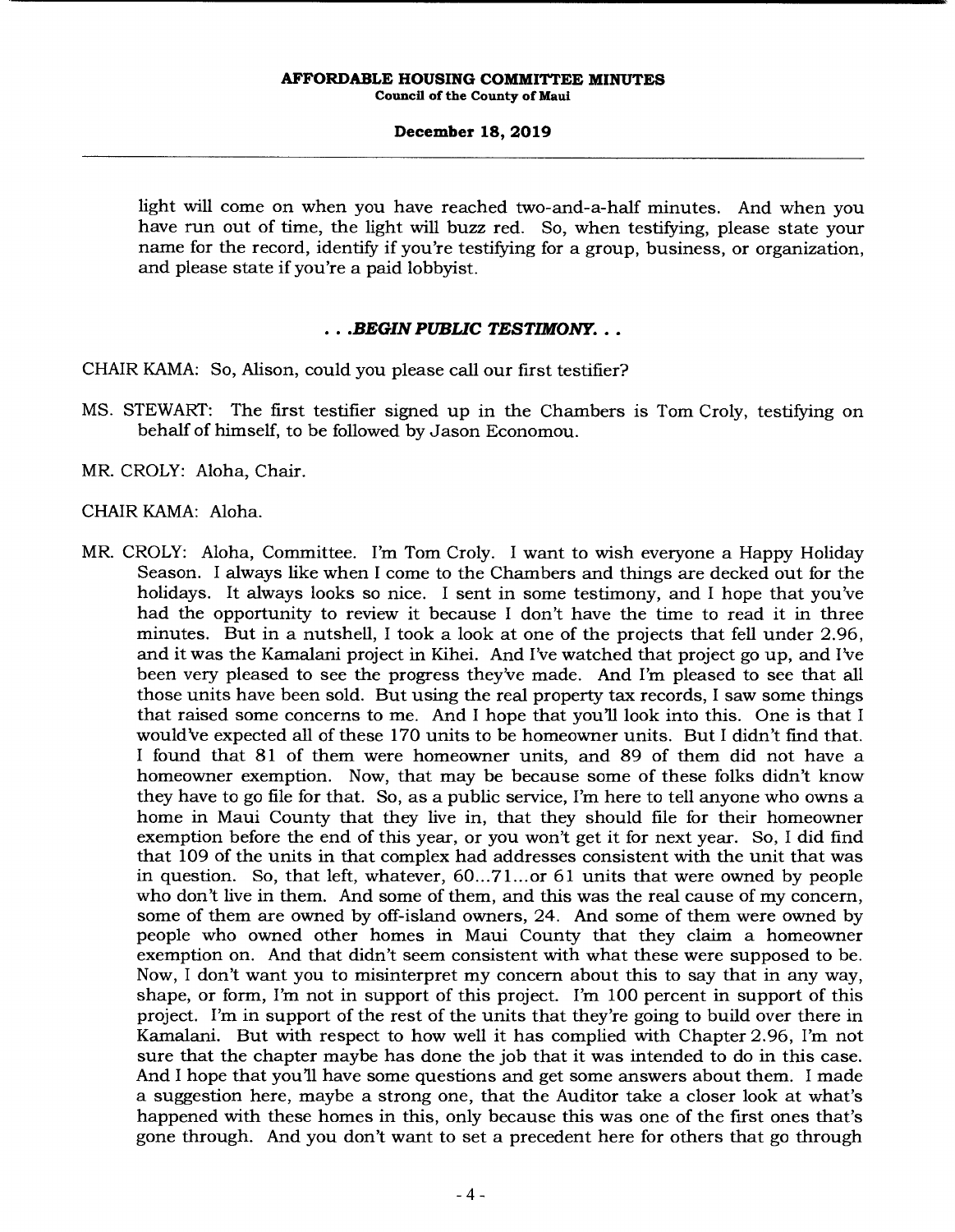# **December 18, 2019**

that maybe don't meet what you're wanting to do. Now, I do want to preface everything with, the real property tax records may not have been updated. They may not have been correct. So, some of what I base my data on may not be 100 percent true. So, look into those things. But again, I appreciate you looking at this item. And I hope that you find the research that I did helpful.

- CHAIR KAMA: Thank you. Members, anyone has any questions for Mr. Croly? Yes, miss.. .okay, Ms. Paltin? Yes?
- COUNCILMEMBER PALTIN: Thank you, Chair. Thank you, Mr. Croly, for your diligence and your hard work on this. I just was wondering, are you suggesting that the affordable, or workforce homes have a deed restriction that they be owner-occupied for the affordability time limit?
- MR. CROLY: Well, this particular project has a workforce agreement, and I reviewed that agreement. And some of them have an eight-year restriction, some of them have a five-year restriction. There was a range of restrictions that were on there. That's one of the parts of 2.96. I am a little concerned that I saw two of the units have resold since, okay. And they resold for considerably more, \$155,000 more than what it was purchased for new. And the other one, \$65,000 more than it was purchased for new. And one of those two sold to someone in Pennsylvania. So again, yes, to some extent I'm concerned that someone got an affordable home, and then resold it to someone in Pennsylvania for a higher price. Did that meet what the purpose of, you know, that affordable was? Now again, having said that, I'm thrilled to have a whole bunch of homes that they sold from \$300,000 to \$500,000, that we need homes in that price range, and it was great that those were made and sold.
- COUNCILMEMBER PALTIN: Do you know if those two that were resold met their criteria for the affordability time period? Did they meet their five and eight years, and then they got sold to the Pennsylvania...
- MR. CROLY: No, I don't believe that they could have because they only started selling these unit two years ago.
- COUNCILMEMBER PALTIN: Oh.
- MR. CROLY: And the last of them was sold about six months ago. I don't remember exactly but I think one, they owned it for about a year. And the other one I think they only owned it for a couple of months.
- COUNCILMEMBER PALTIN: Thank you.
- CHAIR KAMA: Thank you, Mr. Croly. Alison?
- MS. STEWART: The next testifier is Jason Economou, testifying in behalf of the REALTORS® Association of Maui, to be followed by Kehau Filimoea'tu.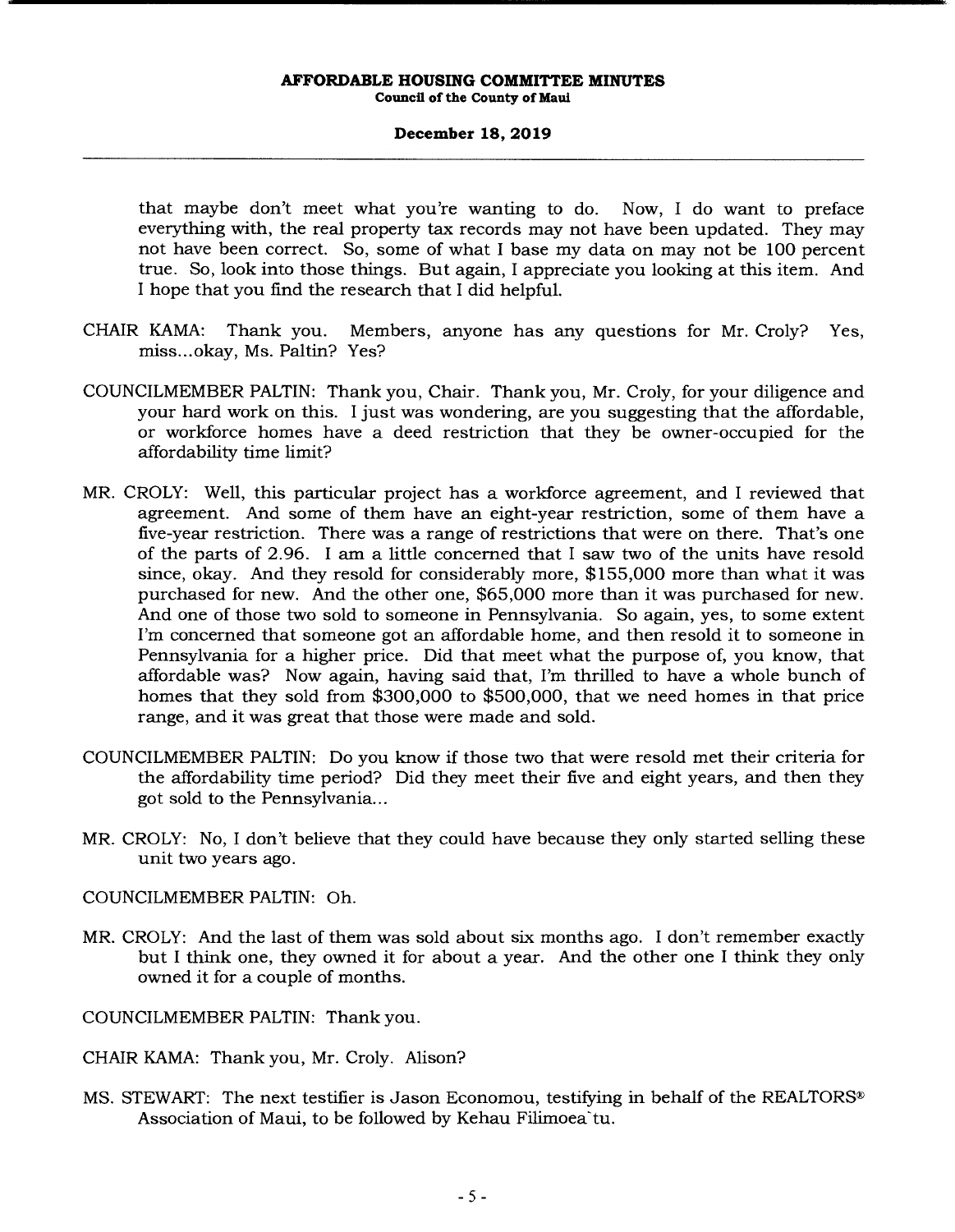# **December 18, 2019**

- MR. ECONOMOU: Good afternoon. My name is Jason Economou, and I'm testifying on behalf of the REALTORS® Association of Maui. I am a registered lobbyist, but I'm also their Government Affairs Director, so I'm an employee. My... first off, Mr. Croly's testimony was really compelling. If you've not read it yet, you really should. And that goes to the larger point of compliance. It's not necessarily that the legislation is particularly flawed. It's that we don't have people complying with the legislation. So, I would urge you to work towards that. If you were going to examine any potential changes to 2.96, what I would suggest is maybe lowering the threshold to get access to fast-track permitting. One of the big issues that developers often complain about is the time that it takes to get permits for housing. If we lower it from 100 percent to 75 percent workforce housing, that might have a significant impact. Fifty percent might be better. I know that the idea of this is to get affordable housing, so lowering it completely to an absurdly low level is not ideal. But what you need to consider is that if you lower the threshold, even the market-rate homes, the increased number of market-rate homes that come on the market, will bring a level of equilibrium to the housing market. Right now, there are a lot of homes that are being priced very high, and they're selling at 97 percent of what the asking price is. And they really would not be of that value if there was more inventory of newer homes. So, my one suggestion for now, since you're not taking any legislative action, is to reexamine that threshold for fast-track permitting. Thanks.
- CHAIR KAMA: Members, questions for Mr. Economou? Yes, Ms. Paltin?
- COUNCILMEMBER PALTIN: Thank you, Chair. If it was lowered to 50 percent, wouldn't then they be able to utilize the 20 1H fast-track permitting process?
- MR. ECONOMOU: Yeah, so 50 percent might not be ideal. And, you know, there are, there's applications for both 2.96 and 201H. I don't have an ideal number as far as what percentage of workforce housing in order to get access to the fast-track permitting. But that should be examined. That's my recommendation. So, sorry I don't have more information for you. But I'm more reactive when it comes to legislation.
- COUNCILMEMBER PALTIN: So, then the other thing I wanted to clarify, when you said that compliance is an issue, can you be more specific?
- MR. ECONOMOU: Really just echoing what Mr. Croly was saying. That people seem to be getting around some of the deed restrictions or selling prior to when they should be selling. I'm not really certain as to who's benefitting from when a property isn't able to sell within the 90-day period when it moves up in the ladder as far as the potential buyers that you can sell it to. There are all sorts of issues as far as if people are holding up to their end of the bargain when they are going through this 2.96 process. So, it's a matter of the developers being held accountable.

COUNCILMEMBER PALTIN: So, by compliance you're just echoing what Mr. Croly had said.

MR. ECONOMOU: Yes.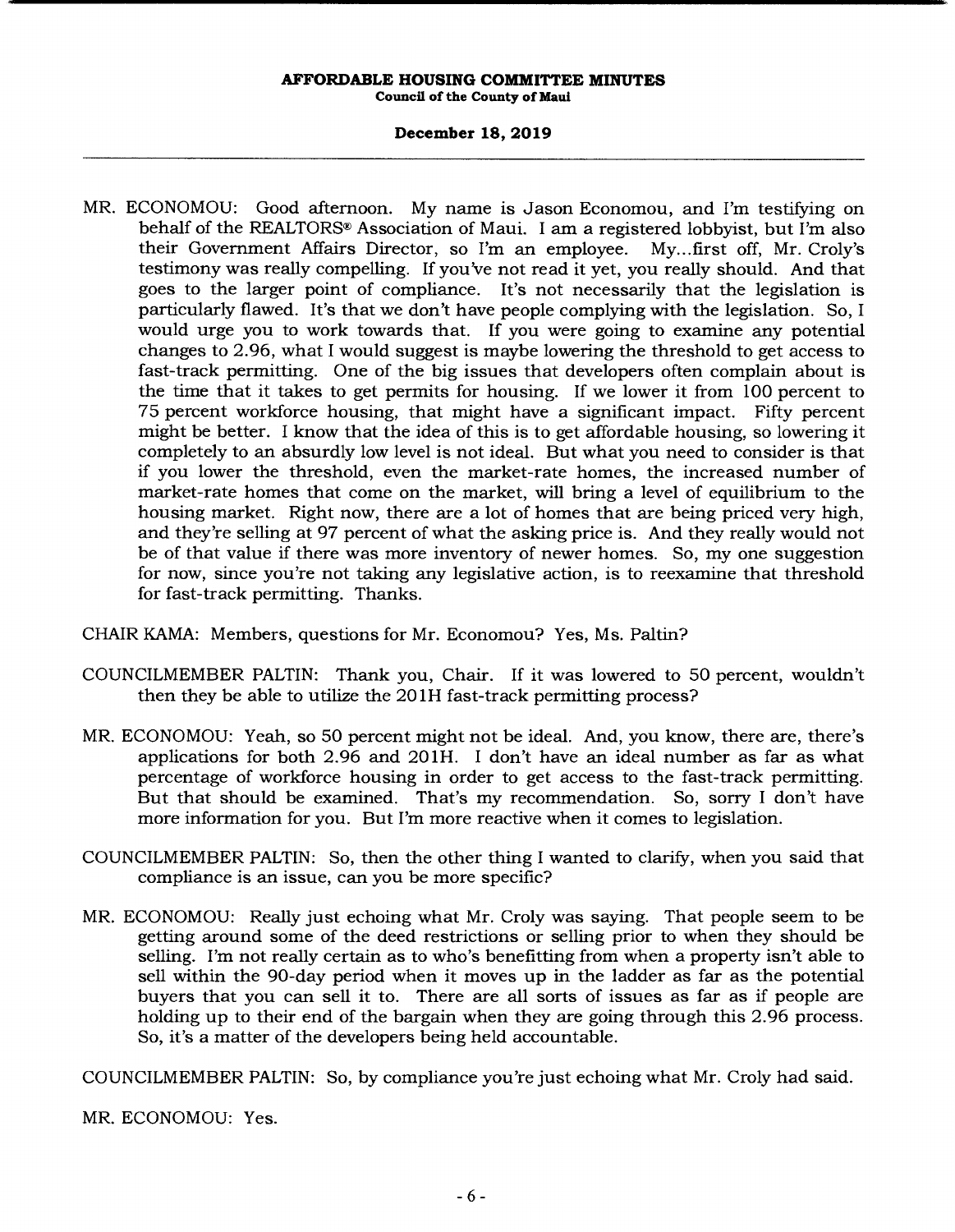# **December 18, 2019**

COUNCILMEMBER PALTIN: Okay, thank you.

MR. ECONOMOU: Yes. All right.

CHAIR KAMA: Thank you.

MR. ECONOMOU: Thank you very much.

CHAIR KAMA: Ms. Stewart?

MS. STEWART: Final testifier signed up in the Chambers is Kehau Filimoea tu, testifying on behalf of herself.

MS. FILIMOEA'TU: Aloha --

CHAIR KAMA: Aloha.

MS. FILIMOEA TU: --AH Committee. My name is Kehau Filimoea tu. I'm here on behalf of myself. I wish I was a paid, what, lobbyist? No, I do this for free. Anyway, I'm here today just to share with you about an event yesterday that I was very humbled and honored to be part of. And just to go back to what he was talking about, yeah, it's about compliant, about people promising you what they going do, and they do it. But then again it becomes an enforcement issue, yeah. So, what you pass can be perfect. But who's your policeman to make sure it's perfect. And then we have to look at other ways to do that. But yesterday I attended on Oahu a gathering of people, agencies, services at a Hawaii Housing Affordable Assembly. That was all of the housing advocates that were part of the HACBED or the Hawaii Housing Affordability Coalition that had landed on Maui I know in January. And it came together, brought together, a Statewide assembly of affordable housing advocates. We had developers, we had a lot of nonprofits, we had... one of the sponsors was Kaiser Permanente as well as HMSA. We had ACLU there. We had FACE of Maui, or Stand Up Maui, as well as FACE of Hawaii Nei. And what we did was we put all of us together, coming together, to talk about Hawaii affordable housing. I was embarrassed. There was nobody representing Maui. There were three of us, so we named each other Maui, Lanai, and Molokai. And although we live here, we come here, it was just a reiteration of what we had to tell the people there that we needed help. Number one, we all need help for affordable housing. Number two, we have been told that again and again from your funding sources, your building sources, and everybody else that Maui County is in the worse equity of housing in the entire State. We are like at zero. And I'm saying that I know we have housing that exists, or that is being done here. But it's from your nonprofits, your outside people that come in and help us. You gotta take away three 'cause I was talking about 2.96, you know. And all of these other things. So, what are we doing? We don't even have a plan. What happened to the SMS reviews that came back and told us what we had to do? Where is that? We couldn't take anything from Maui that said, no worry, we doing this. 'Cause a nonprofit would come up, and you know, Ikaika Ohana says, oh, don't worry, we get 200 units here. It's in your Maui County, but it's not funded by Maui County, and that was the part 'cause we were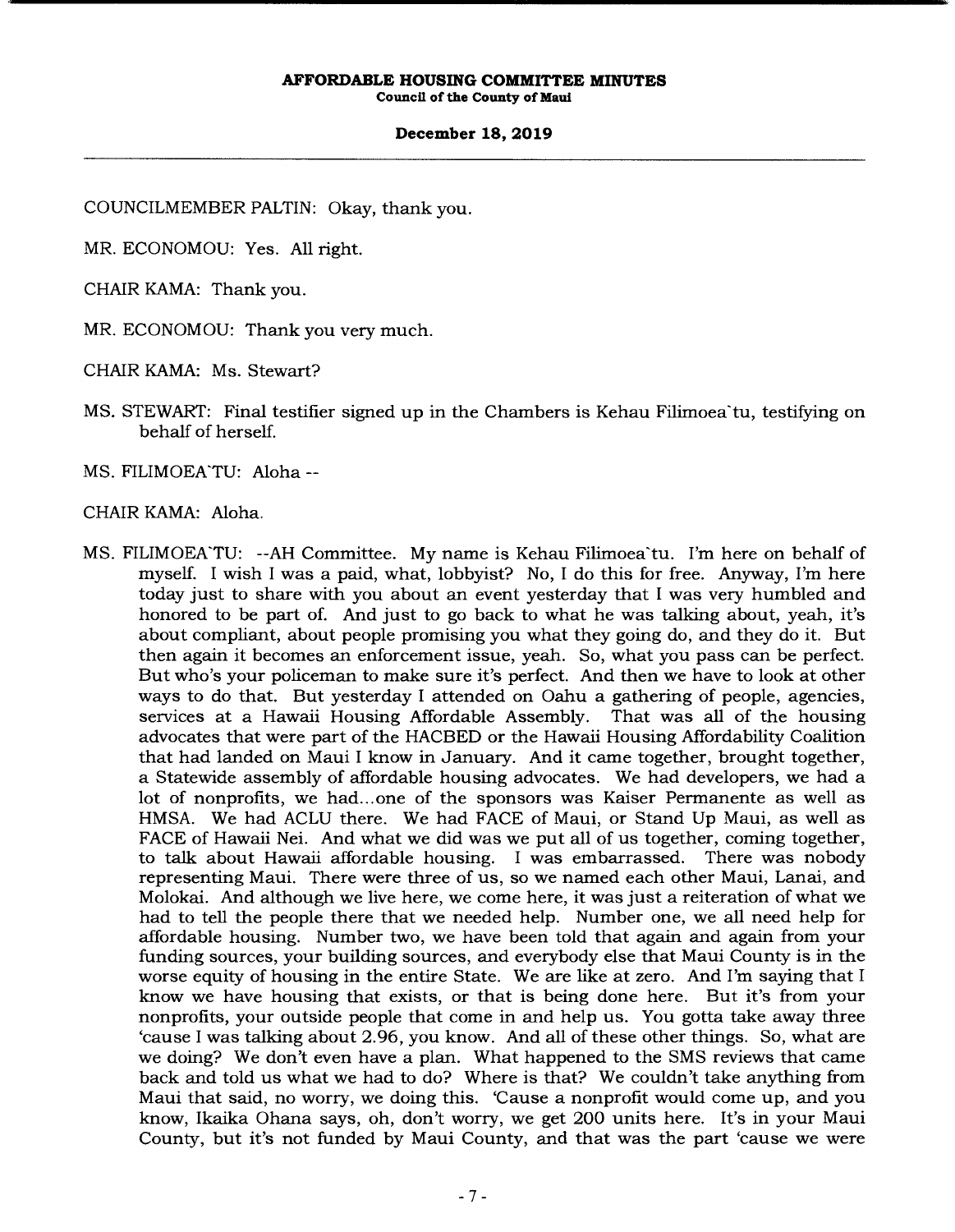# **December 18, 2019**

looking at funding sources. And I know you don't have that much money, but you have a Affordable Housing Revolving Fund. You have a State fund, and that's what it is when you get on the State level. You all come together. We're not there. We're not at the State. The only county wasn't represented was Maui County. For us, it was embarrassing. I'm pleading with this Committee to do something. It's embarrassing. Every single county had somebody there. Maui had just us three who said we're Lanai, Molokai, and Maui. So, that is what we are going to be on the State level trying to help us out 'cause that's what we asked for. Thank you.

COUNCILMEMBER SUGIMURA: Kehau?

- CHAIR KAMA: Yes, Ms. Sugiyama?
- COUNCILMEMBER SUGIMURA: Thank you.
- CHAIR KAMA: Sugimura.
- COUNCILMEMBER SUGIMURA: Kehau, thank you very much for being here. So, who put on this workshop or conference yesterday?
- MS. FILIMOEKTU: It was part.. .well, you had Kresge, Appleseed, Kaiser, HMSA, as well as HACBED. HCA was part of it as well. But those are all your number one funding sources. And, you know, the thing about Kaiser and HMSA, H stands for hale, housing, house, home, but it also stands for health. And health is either physical, medical, or mental. And when you look at a house, or a family that doesn't have a house, what is at the core of it? This depression? It's sometimes rejection. You have the kane that no can provide for, or the parent that has a single child, and cannot provide a safe roof over their head. And that's what they were all looking at, setting aside, you know, the CEO here, the, you know, FEO there, and whoever you were. We were trying to figure out how can we pick everybody up. And that's why when you look at the inventory of what Maui has, it's zero, coming from Maui County.
- COUNCILMEMBER SUGIMURA: So, those were the funders but who was the coordinator? Is it Hawaii Housing Authority or...
- MS. FILIMOEATU: It was...no, it was HACBED, HCA, of which I am part of, Appleseed.

COUNCILMEMBER SUGIMURA: Okay.

- MS. FILIMOEKTU: Yeah, Kresge too. All of those came together along with RCAC, ACLU, and rural list of what we... a lot of those people they bring in are connected to all those outgoing ways, yeah, to bring in the funding there. Otherwise, just for the local folk, would be difficult.
- COUNCILMEMBER SUGIMURA: And were we invited, the County of Maui? They said they invited County of Maui, nobody showed up?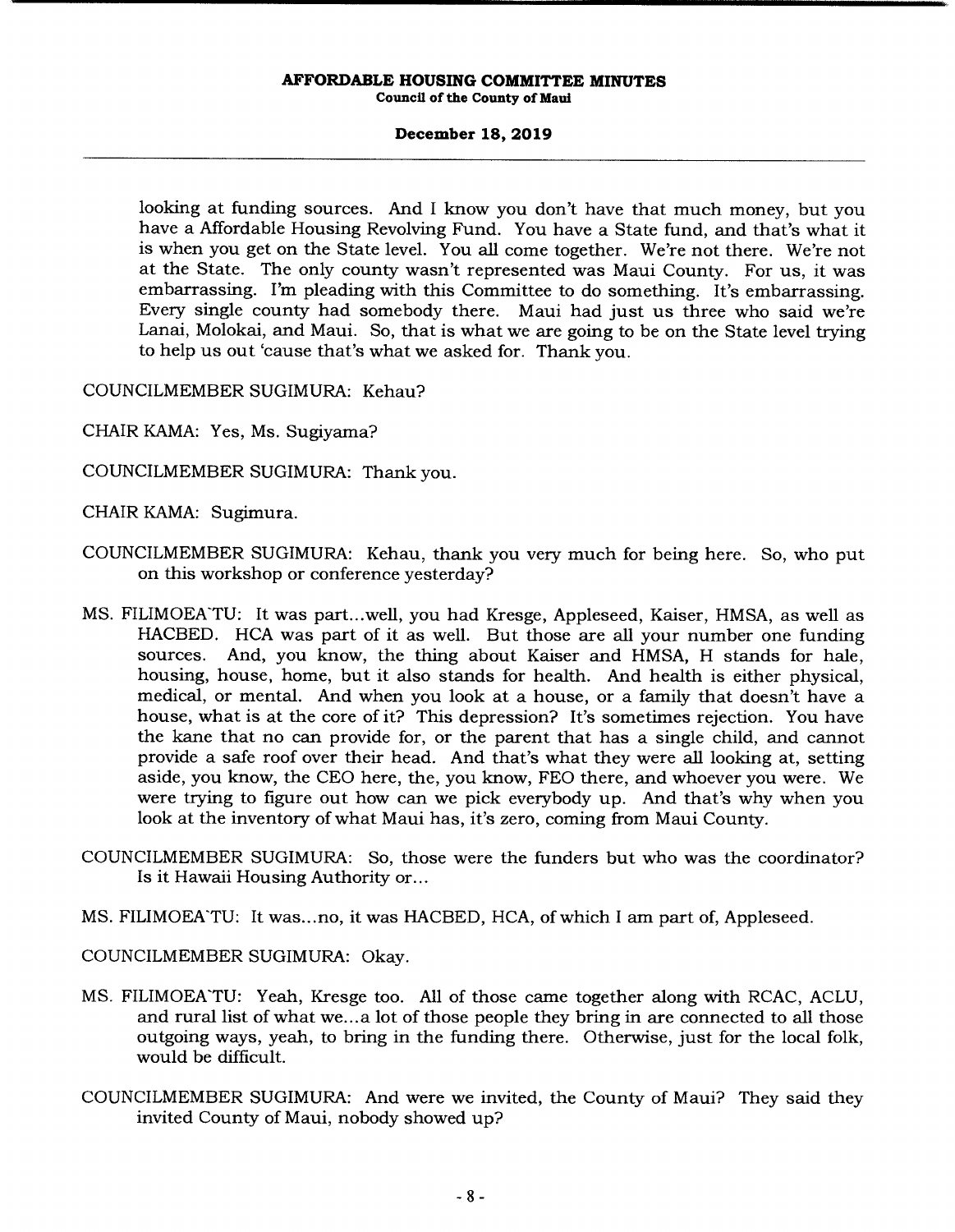### **December 18, 2019**

- MS. FILIMOEATU: It went out. You should've gotten it. I don't know. Maybe you guys...I went subscribe to this.
- COUNCILMEMBER SUGIMURA: Oh, you subscribe to it. Okay, thank you.
- MS. FILIMOEA TU: 'Cause there's a, what you call that, that comes out every month, too. I had it right here.
- COUNCILMEMBER SUGIMURA: Newsletter.
- MS. FILIMOEA TU: Yeah, yeah, right, the newsletter. Yeah, Hawaii Housing Affordable Coalition newsletter.

COUNCILMEMBER SUGIMURA: Okay, thank you.

MS. FILIMOEA TU: And I know everybody else got it that I know of on Maui 'cause some people that were wanting to go. We were lucky to go because we had some scholarships to help the outside people to get there. So, there were two of us that got funded by Kaiser from Maui. There was one from Molokai, and two from Kauai, two from Big Island. And some of 'em had their own nonprofits, like ACLU brought people over, yeah. And then RCAC did that too.

COUNCILMEMBER SUGIMURA: Thank you.

MS. FILIMOEA'TU: Okay.

CHAIR KAMA: Yes, Ms. Rawlins-Fernandez?

COUNCILMEMBER RAWLINS-FERNANDEZ: Mahalo, Chair. I was just curious. Aloha, Ms. Filimoea'tu. Mahalo for your testimony. And I'm sorry, I was unaware of this conference that happened. I was just curious if our Chair knew about the conference.

CHAIR KAMA: I don't remember getting anything.

MS. FILIMOEATU: You gotta have known that. I'm so sorry. Somebody must've unsubscribed the meeting... that housing what-you-call-it 'cause it's the Hawaii Housing Affordable Coalition, yeah. It was... they stopped here first, Tasha, if you don't remember, in January.

CHAIR KAMA: Yeah, I remember.

MS. FILIMOEA'TU: It was Breck...Breck...yeah, Breck.

CHAIR KAMA: It was Brett. Yeah.

MS. FILIMOEKTU: Brent Kakesako, James Koshima *[sic].* We had Lahela here who had wanted to start. They were going to go to each county, yeah, to make sure you...each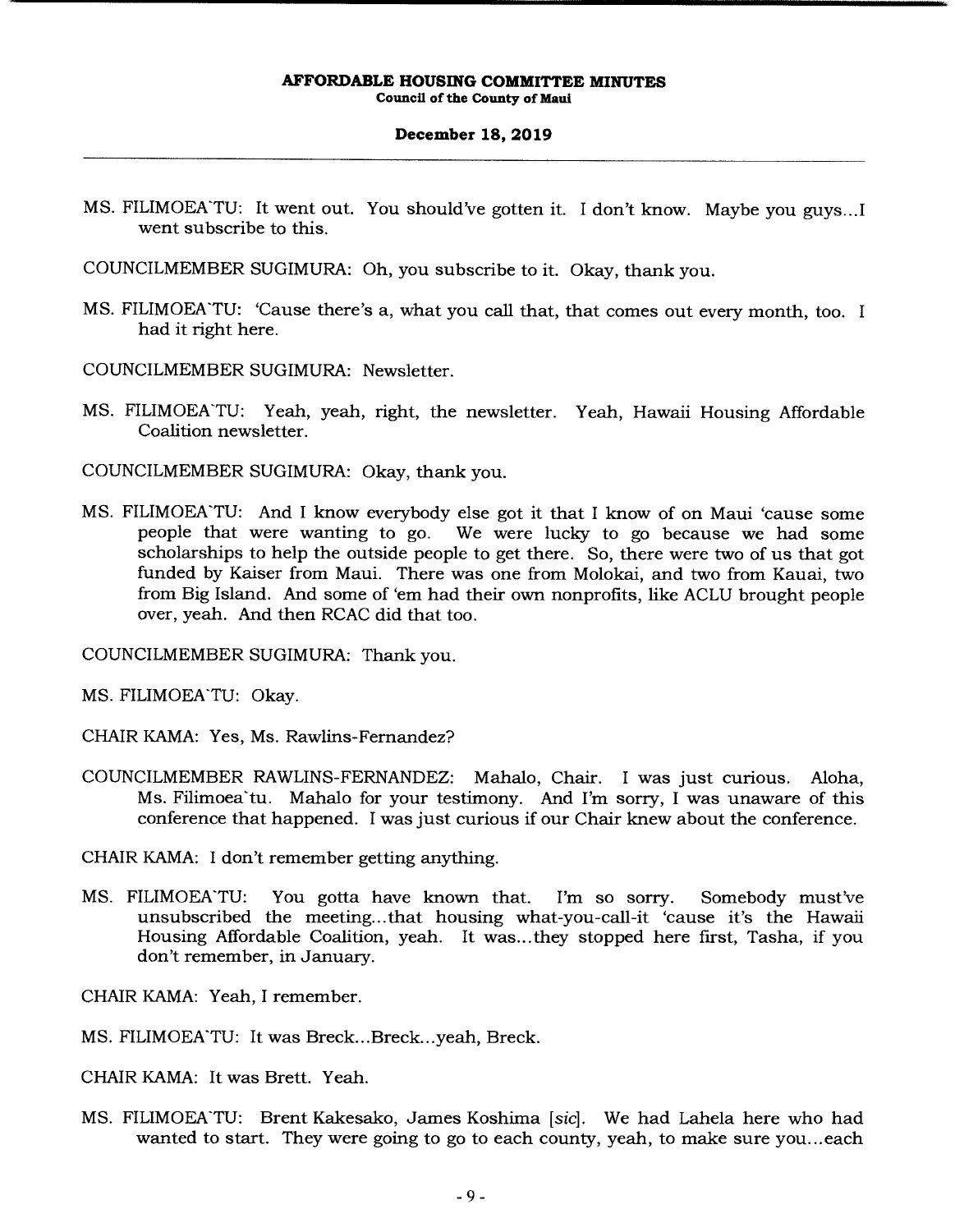# **December 18, 2019**

county was involved. So, it wasn't just Honolulu-centric, yeah, or Molokai-centric, stuff like that. So, that's why the embarrassment for me was this is the end of the year and Maui is not here.

COUNCILMEMBER RAWLINS-FERNANDEZ: Okay, mahalo. Mahalo, Chair.

CHAIR KAMA: Thank you. Yes, Ms. Tamara Paltin?

- COUNCILMEMBER PALTIN: Thank you, Chair. Can you work with the Chair to get us back on the subscribe list?
- MS. FILIMOEA TU: The Chair should be able to do that.

COUNCILMEMBER PALTIN: Oh.

MS. FILIMOEA TU: 'Cause I'm telling you, you've gotta have hit unsubscribe to not be on this thread. And it went out greater to all housing advocates again this last time. So, but if... but like I said, if you unsubscribe, you don't want this anymore, and you got it once, maybe that may be it.

COUNCILMEMBER PALTIN: Okay, thank you.

MS. FILIMOEATU: I would try to check with your housing...you never get nothing, Linda? Okay. 'Cause I went to them. I said you guys when let us know, or what? They said it went a broad blast. And then I had other people from other areas of Maui see that.

CHAIR KAMA: Thank you. So, Ms. Stewart, do we have any other testifiers signed up?

MS. STEWART: There are no other testifiers signed up in the Chambers.

CHAIR KAMA: Can we check with the neighbor islands to see if we have any testifiers?

MS. STEWART: No, there are no testifiers signed up in the District Offices.

CHAIR KAMA: Thank you. So, are there anyone else... is there anyone else in the Chamber that would like to testify? Seeing none, so, Members, without further objections, I'd like to be able to close public testimony.

COUNCILMEMBERS: No objections.

CHAIR KAMA: Thank you.

*• .END OF PUBLIC TESTIMONY.*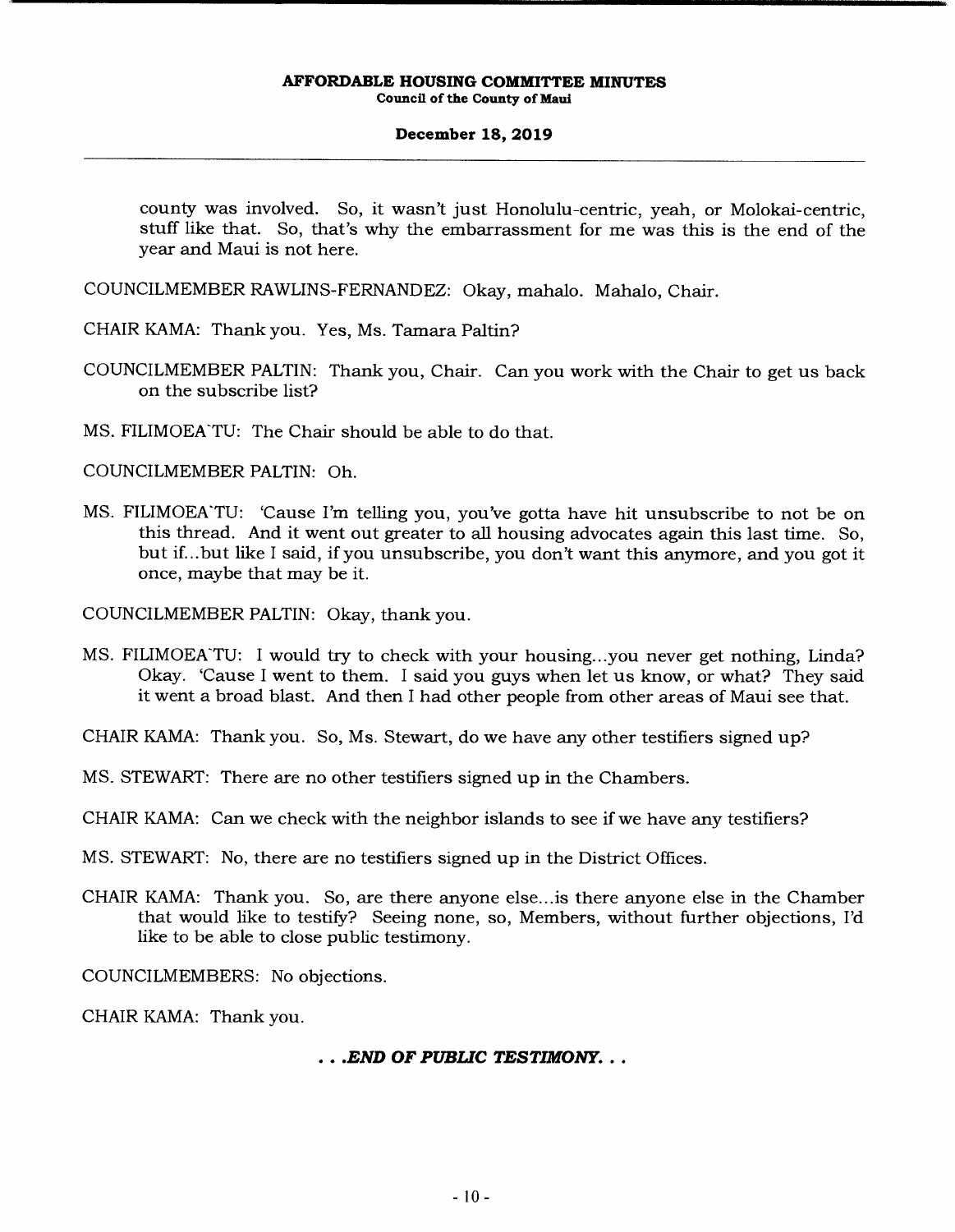## **December 18, 2019**

# **AH-10: BIENNIAL REVIEW OF RESIDENTIAL WORKFORCE HOUSING POLICY (CHAPTER 2.96, MAUI COUNTY CODE)** (CC 17-290. CC 19-12)

- CHAIR KAMA: So, Deputy Director Munsell, can you please provide the Committee on an overview of the Maui County Code 2.96, please? The purpose of the Code and what the --
- MS. MUNSELL: Thank you, Chair.
- CHAIR KAMA: --Administration has on those matters.

### *• .BEGIN PRESENTATION...*

MS. MUNSELL: Thank you, Chair. My name is Linda Munsell. I'm the Deputy Director for the Department of Housing and Human Concerns. I actually appreciate Ms. Kehau's comments. I did not receive that. It might have gotten into a... I don't know if it's in a spam folder or what, but I'll check into that. I'm disappointed that we weren't there, too. So, thank you for mentioning it. So, today what we want to do is just talk about 2.96, talk about what our experience has been. I know that you don't intend to initiate legislative action at this hearing. But just to try and give you a feel for where we are, especially in light of some of the testimony that we got. Just want to go through this. As the Chair mentioned, the intent of Maui County Code 2.96 is to ensure that the housing needs of the County are addressed, and to encourage the provision and maintenance of residential workforce housing units for both purchase and rental. The Code was initially enacted in December of 2006. It had a 50 percent affordability requirement. There was one Residential Workforce Housing Agreement signed under that initial 50 percent requirement, and it resulted in three workforce housing units total. The Code was amended in December of 2014. It was a 25 percent affordability requirement at that point. We have since signed 20 25 percent affordability requirement at that point. Residential Workforce Housing Agreements. There are about 1,409 units which are either complete, under construction, or pending. And I've got some more data about that, those units a little bit later. So, 20 agreements, 1,400 units possible. So, I'm not going to.. .I'm just going to touch the highlights 'cause I think you probably are familiar with this. There are certain triggers associated with the Code. It's usually ten or more something happens which says that you have to comply with 2.96. We've applied 2.96 to housing projects, and typically those are projects who are trying to build on property that already have their entitlements. So, they're consistent with the community plan, they're properly zoned, things like that. Two-point-nine-six also applies to commercial subdivisions and industrial parks, and to hotels and timeshares. So, you will see Workforce Housing Agreements with all of these entities. So, a Workforce Housing Agreement, once we've identified the fact that you will have to comply with 2.96, you will have to enter a Workforce Housing Agreement with us prior to a final subdivision approval, or prior to the issuance of building permits. And it requires that 25 percent of the total market-rate lots or units are set aside.. .have to be created for workforce housing units. And the developer may receive credits if they decide to create more than the 25 percent requirement. So, the workforce housing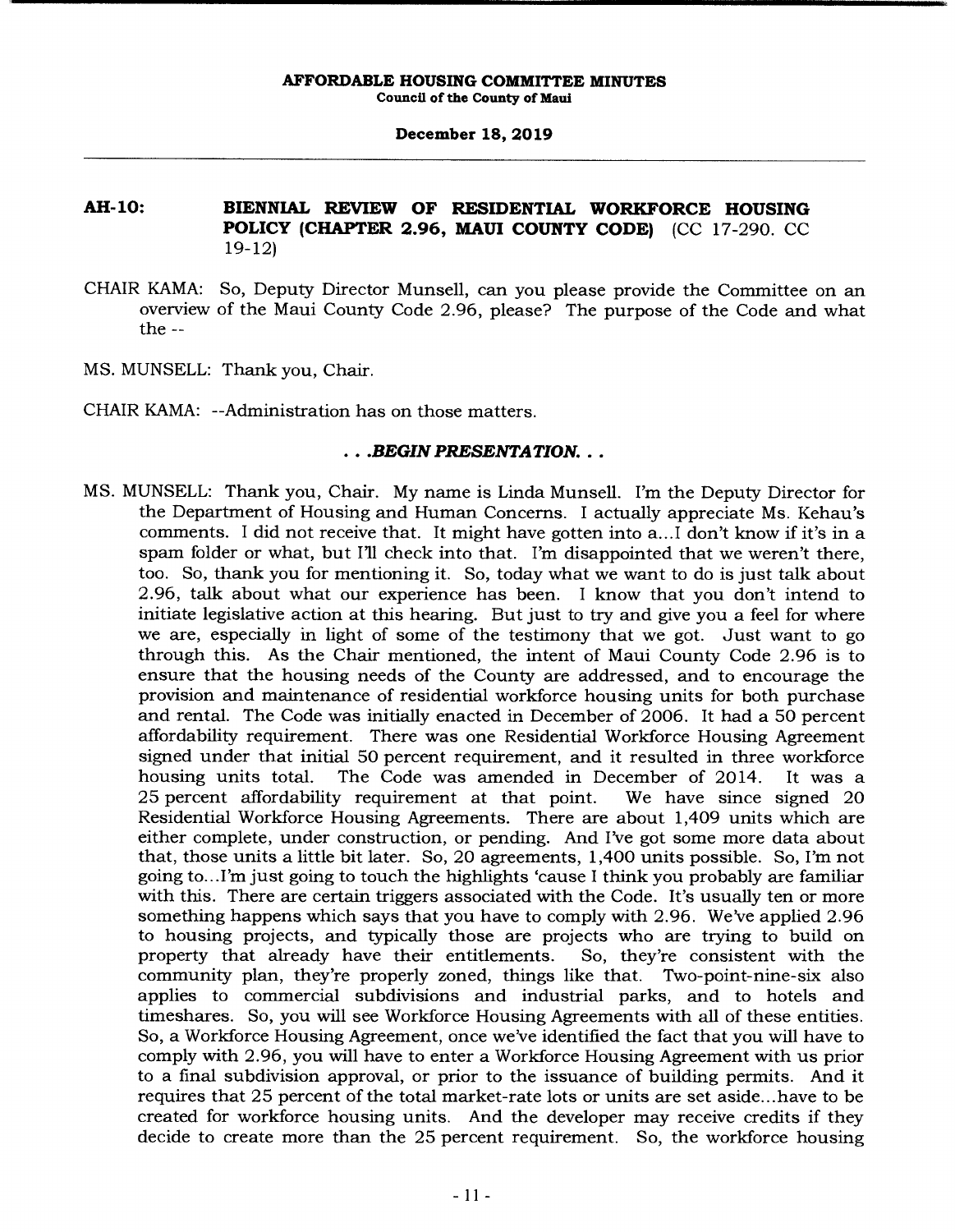#### **December 18, 2019**

requirements, they can be satisfied in a number of ways. They can be satisfied by actually building the 25 percent units that you're required to provide under the Code. You could pay an in lieu fee, and I've done the calculation for you. Currently, it's in the Code. Right now, it's \$245,000 per workforce housing unit. You could also obtain credits from somebody who provided more units than they were required to provide. And you... the other option is that you could provide unimproved or improved land to the County which we could then use to build units. So, the Workforce Housing Agreement, there are certain deed restrictions, and there are certain AMI levels that you're required to comply with. For ownership units, it's.. .we start at 80 percent AMI, and it goes up to 140 percent AMI. And the deed restriction is between ten and five years depending on the level.., the AMI level at which you purchase. The rental units, their distribution is slightly different. It does drop below 80 percent AMI for the rental units, and the deed restriction on these properties is 30 years. So, eligibility requirements again, it's part of the Code. You can take a look at it there. But you have to be a resident of the U.S. You have to have a certain AMI income level. Assets are limited. You can't own \$1 million and get a workforce housing property. And then it also requires that for three years prior that you cannot have had 50 percent or more interest in real estate property in the U.S. unless you're selling an affordable unit and purchasing a different affordable unit that's more appropriate to the family size. So, there is an opportunity if it's during its current deed restriction to move up into a larger unit. So, just to show you...this is...we're only looking at things that happened after the amendment in 2014. So, I mentioned that we had 20 Workforce Housing Agreements. Seventeen of those agreements are with... on projects where they're actually going to produce housing, and three of them are on non-housing projects. The housing units actually would provide 1,409 units total. And of those, per our Workforce Housing Agreements, 718 should be workforce units. For the non-housing projects, the three of those units that should provide 18 workforce housing units, all of those were met with credits. So, we've had nine projects actually.. .2.96 projects actually complete construction. And so, what I'm showing you here is kind of a feel for what those projects look like. We had five single-family home projects that were completed, 139 units in those projects. Of the 139, 44 were market units and 95 were supposed to be workforce housing units. Of those single-family homes, 87 of them are deed-restricted, and 8 were resolved with credits. For sale multi-family projects, this is like the Kamalani project that was testified about previously, there were three of those for sale, a total of 280 units in those projects. Fifty-two of those units were supposed to be market, and 228 were supposed to be workforce housing units per their agreement. As it turned out, 63 of those multi-family units are actually deedrestricted. Eighteen units were paid with credits, and 147 were actually sold with no restrictions. They were sold on the market. For the rental project, this is cheating because this is ours. This is the Kamalani project. It's 56 total units, one of them is the market unit, and 55 are workforce housing. And they're all, of course, deedrestricted. So, one of the things... I mean when we saw all of the units at Kamalani go to market, essentially were sold without deed restrictions, one of the things that we do when we are looking at a project is we do get their marketing requirements. We do get their advertisements. We do review to make sure that they're complying with their Workforce Housing Agreement. And they're required to actually market the units for a certain period of time to the AMI levels. And after a certain period of time, they are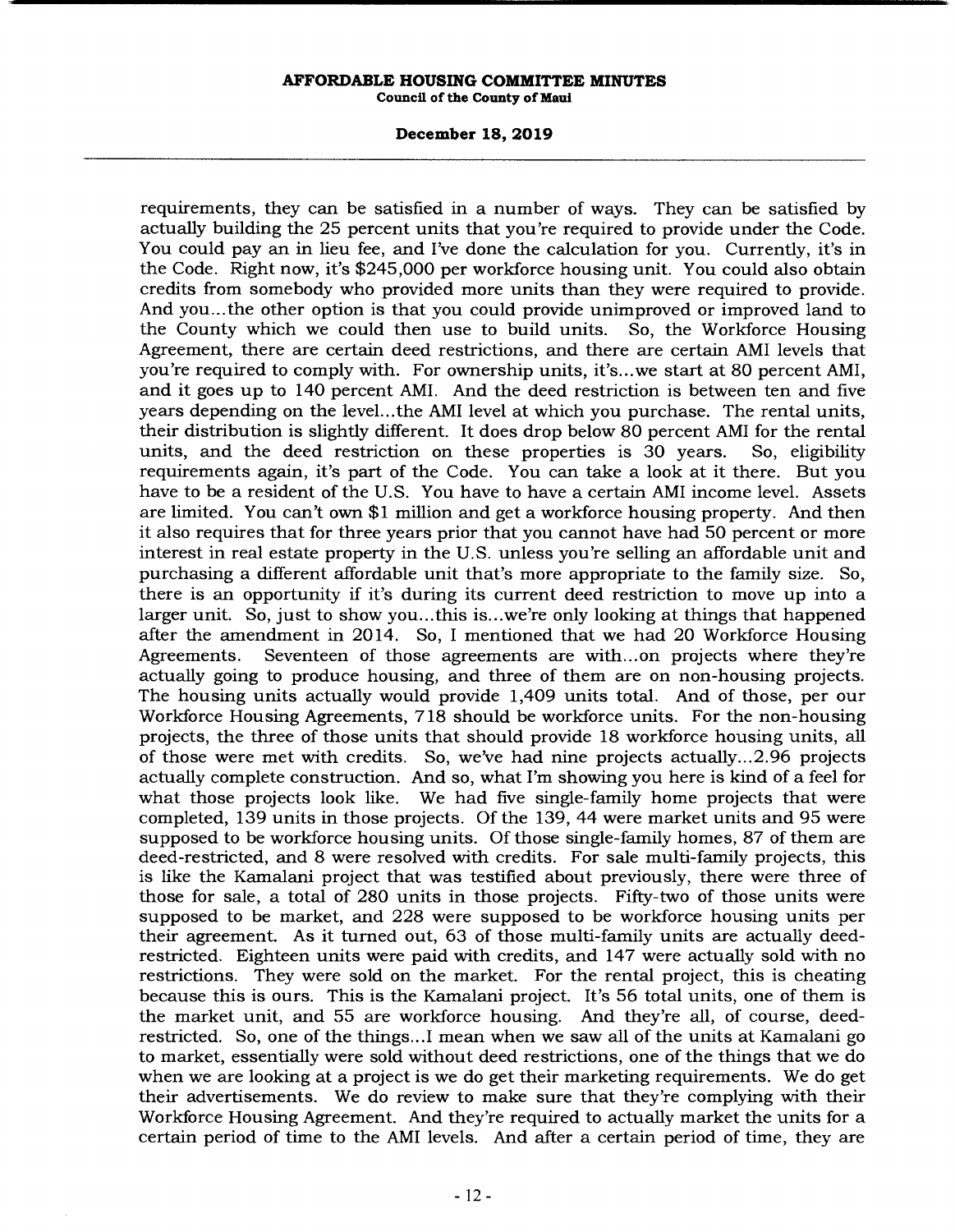### **December 18, 2019**

allowed to go to market. You can't actually start construction, I'm not an expert on construction or construction loans, but I understand you have to actually close a certain number of those, or at least have them... buyers identified for I think it's 50 percent of them, or some percentage--we've got developers here who might be able to help us--before they can actually start construction. So, it's not like we can keep units on the market forever or ask a developer to keep a unit on the market forever. Kamalani actually tried really hard to market these units and to get them deed-restricted. They wanted the credits that would resolve.., end up.. .from the end of that. And they were not successful. So, that's just a little bit. And all of these projects have to go through this marketing process. So, just to look, the sales, the actual sales distribution so that we can look at this, for the for-sale units the Residential Workforce Housing Agreements required 44 of those units to be market units, 16 should be sold between 121 and 140, 47 between 101 and 120, 80 to... 32 between 80 and 100 percent. And then the total deed-restricted, as I mentioned before, was supposed to be 95. The actual sales, as you can see from the chart, the 52 is a result of the credits that were applied to these projects. And then the sales distribution was pretty much in line with the AMIs that were outlined in the ordinance. For the multi-family projects, this is the different story, again you can see the numbers here. We were supposed to have 52 that were market units, and we ended up with 217, 18 of those are the...are credit units. And you'll also see the income distribution for the units that were sold. More of the units were sold on the lower AMI levels. And, you know, we're not...we don't have enough experience yet to know exactly why it happened in this way. But the initial perception at least is that the difference between the sales price and the market price was not significant enough for these to be attractive to homebuyers. If they could go across the street and buy a unit for almost the same price without a deed restriction, that's what they were going to do. And we were concerned when we first saw this. Is this what we're also going to see in our multi... in our single-family homes as well? And that didn't turn out to be the case. Now, these units.. .the units.. .the single-family units that were sold, I think both of those projects... no, not all of them, are... it will depend on where they're located in the market rates. So, if those were all on the west side, the difference between the workforce housing sales price and the market price is pretty significant. So, these homes were very attractive. And again, there's not a lot of data. We haven't had a lot of projects be completed and be sold under this model, so we don't know if this pattern is going to continue or not. But we thought it was really interesting to take a look at this information. For the multi-family rental project again, you know, that's cheating. This is ours, so never mind. We will be interested as more projects come up to see whether in a rental project, we're going to have some challenges with renting the upper AMIs. This is the Kamalani project, and I am going to say just one thing. We started actually trying to lease this project up in September. And the lower AMIs were very simple, very easy, very quickly leased up. But it took us until March to fill up the upper income units. And, of course, we're the County, right. I mean there's some, you know, at some point we need to get those units filled so that we can start paying our own... our bills, right. So, it took us a very long time to actually fill those upper units with people because again the rent in those units was much closer to the market rent that they could get on the outside. In order to get one of these units, you actually had to show your income, and not everybody is willing to do that. I mentioned that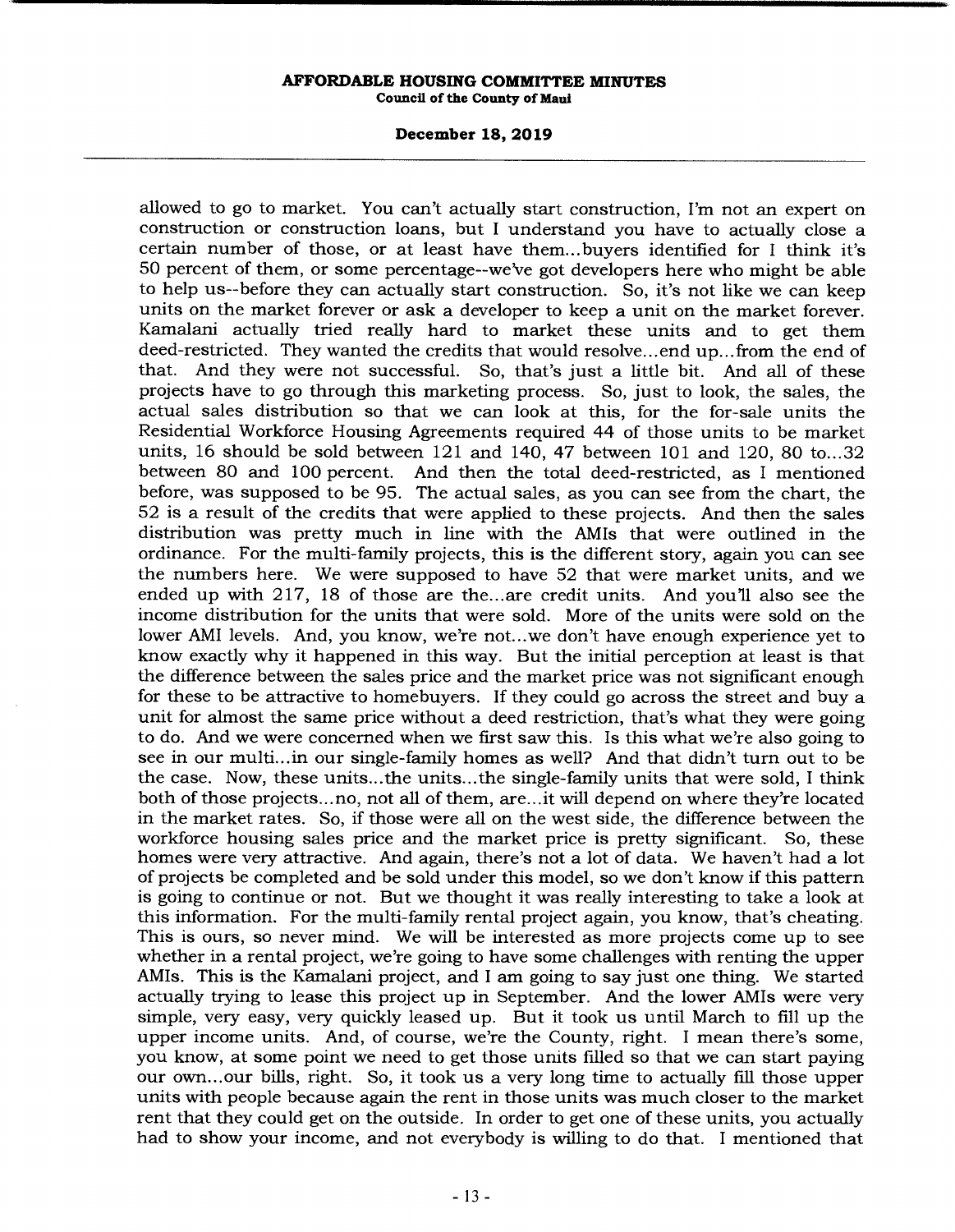#### **December 18, 2019**

there are credits that you can apply to workforce housing units. There are actually two types. There's County-issued credits. And those are issued to developers for creating more workforce housing units than are required by law. And then there's Act 141 credits which are essentially State credits for DHHL projects. For our projects we issue a credit for any workforce housing unit over the 25 percent requirement. So, if you've got a 100 percent workforce housing project, you would be eligible for 75 percent credits. If you are a 100 percent workforce housing project and you are selling or renting at less than 61 percent AMI, you're eligible for 100 percent credits. This is outlined in our Code. For 201H projects, 201H automatically requires that 51 percent of the units be workforce housing units so only.., and only 100 percent, again in our Code, only 100 percent workforce housing projects are eligible to earn credits, and they receive credits for anything that's over the 50 percent. So, Act 141, this is State law. Counties are directed to issue credits on a one-to-one basis to DHHL for their projects. We've had 372 credits issued for Waiehu Kou and the Villages of Leiali'i. We have more pending. There's a new project out here in Waikapu that will be coming online. And there'll be more credits for that. These credits can be used anywhere in the County in which they're earned. So, they earn 'em in Maui County, they can use 'em anywhere in Maui County. They can apply... be applied towards our affordable housing or residential workforce housing requirements for any development. And there's very few limits actually set on these credits. When the County created our own credits, we wanted to make them something, you know, at least slightly attractive. And so, we mirrored some of the items for the State credits. Our credits can be used in any community plan area. They can be used to satisfy the requirement for any type of unit that's constructed, and for any income group. And they must be applied to future developments, not existing ones. The number of credits that are earned or issued must be set forth in the Residential Workforce Housing Agreement with the developer. So, lots of questions about whether 2.96 works. And somebody actually said, are they incentivized by this? Actually 2.96 isn't an incentive. It is.. .well, an extraction, or a tax, or however you want to call it. We're actually requiring them to provide 25 percent of a project as workforce units. Rather than incentivizing them, we're requiring that. And again, the... or the Code has created potentially 1,400 units, 718 of them could be workforce housing units. Incentives do exist for 2.96 projects. One hundred percent affordable projects, 2.96 or otherwise, is eligible for fee waivers and incentives through the Code. The Mayor has also issued a directive that any workforce housing project providing two-thirds of their units as workforce units would also be eligible for fast tracking. So, fast tracking is at workforce units would also be eligible for fast tracking. 100 percent. The Mayor has lowered that barrier to two-thirds, if that makes sense. So, there's a question about whether 2.96 would produce more units with incentives. And there's also been questions about whether we should change the AMI distribution. I think, you know, with only nine projects actually complete, I think it's a little bit early to tell. But certainly, we're open to discussion and looking at more data as it comes through. One of questions that I had was, okay, so 2.96, what if we did change the requirements? What would that.. .what might that look like? And would that perhaps create more units? And so, I tried to compare it to 201H. So, 201H has a 50 percent requirement and you get.. .you're able to ask for certain exemptions, right. So, there's some incentives for providing more units. So, I wanted to take a look at that and see if there was something that we could learn from that comparison. So, as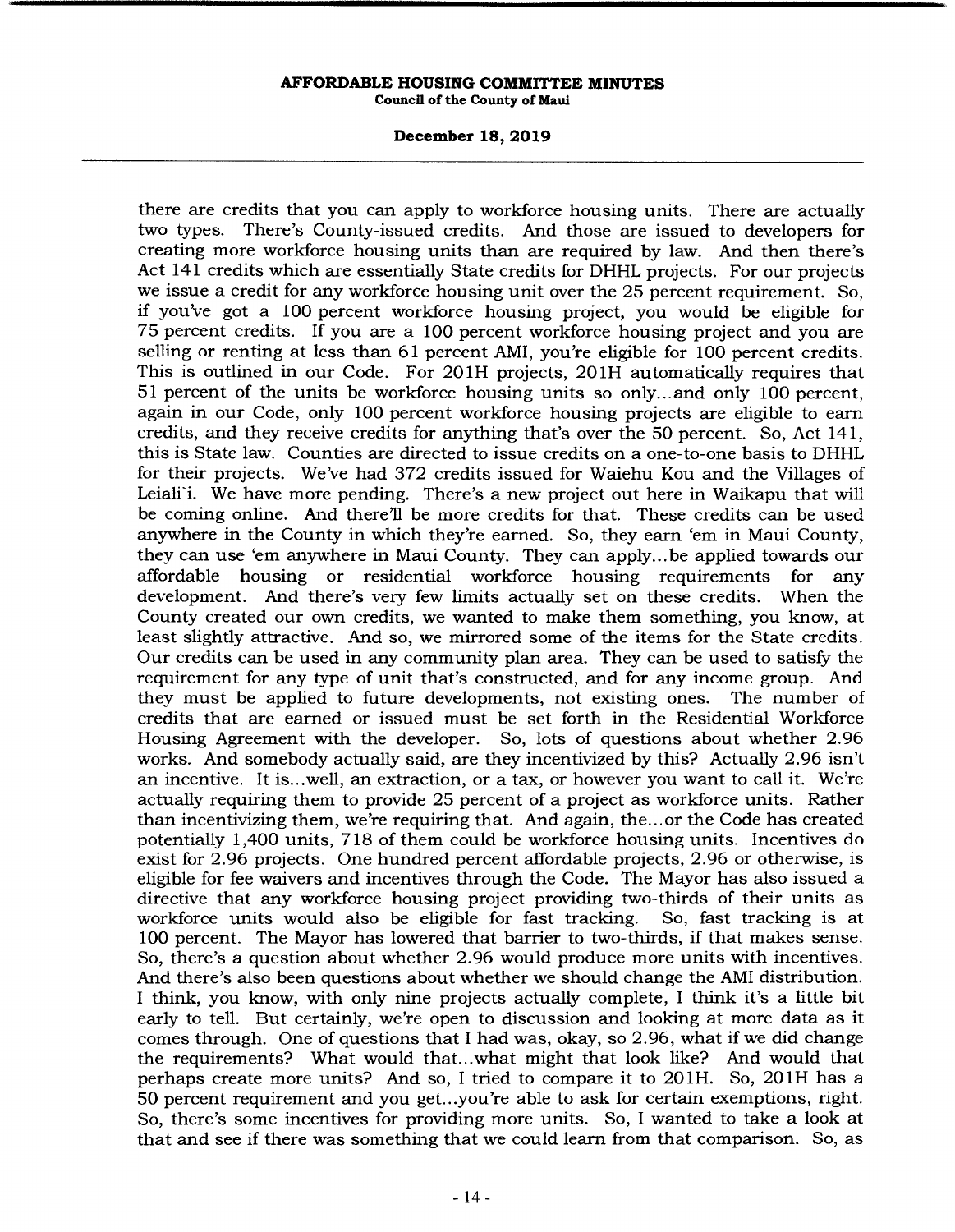# **December 18, 2019**

I said, 1,400 units are either complete, under construction, or pending in our assessment within the next five years. For 201H, it's kind of a similar number. There's about almost 1,400 units. So, more than 14 in 2.96 and slightly under 1,400 for 201H. For 2.96, if they followed the workforce housing requirements in the ordinance, there would be 668 units that would be market. And then you can see the other distribution in the other AMIs for a total of 1,409. For 201H, it's like I said, a 50 percent requirement plus it has some incentives. The number of market units falls to 338, and then you've got a distribution that goes down. A lot of these that you're looking at here, we have workforce housing agreements with. And so, when you're seeing almost 400 units at less than 80 percent AMI, these are folks that are doing the LIHTC projects, and they are targeting the 60 percent AMI. So, that's a lot of these projects in the 201H area. So, that is ... finishes my presentation. I know that you're going to have some questions. I know that some well be able to answer, and some we'll take back to respond to later. But I really appreciate the opportunity to open this discussion and hear from all of you, and then look at ways that you think that the ordinance might be looked at, or what kind of data you need, what kind of changes you would recommend. So, thank you.

# *• .END PRESENTATION...*

CHAIR KAMA: Questions, Members? Yes, Ms. Rawlins-Fernandez?

COUNCILMEMBER RAWLINS-FERNANDEZ: Mahalo, Chair.

CHAIR KAMA: Yes.

- COUNCILMEMBER RAWLINS-FERNANDEZ: I guess I would like to first address the big questions that our testifier asked us. So, Mr. Croly talked about the Kamalani resale units, two units being sold at a higher cost than they were purchased. Were those two houses deed-restricted?
- MR. ALMEIDA: Thank you, Chair. Thank you for that question. Buddy Almeida, Housing Administrator. The two units that were sold were not deed-restricted. They... basically A&B went through their marketing plan. They actually marketed it for twice as long as was necessary, but as Ms. Munsell mentioned, based on the type of unit, the area that the project was located, A&B had a very hard time in selling these multi-family units so they eventually went to market. Now, when the project goes to market, it's sold without deed restrictions. However, the developer does not get off. The developer has to pay 50 percent of the difference between what he sells it for and what he was supposed to sell it for, per guidelines into the Affordable Housing Fund. And A&B ended up paying between 500,000 and \$600,000 for the units that ended up not being deed-restricted. So, these two were in that classification.

COUNCILMEMBER RAWLINS-FERNANDEZ: Okay, so they.. .A&B paid the County for that?

MR. ALMEIDA: Yes, they did.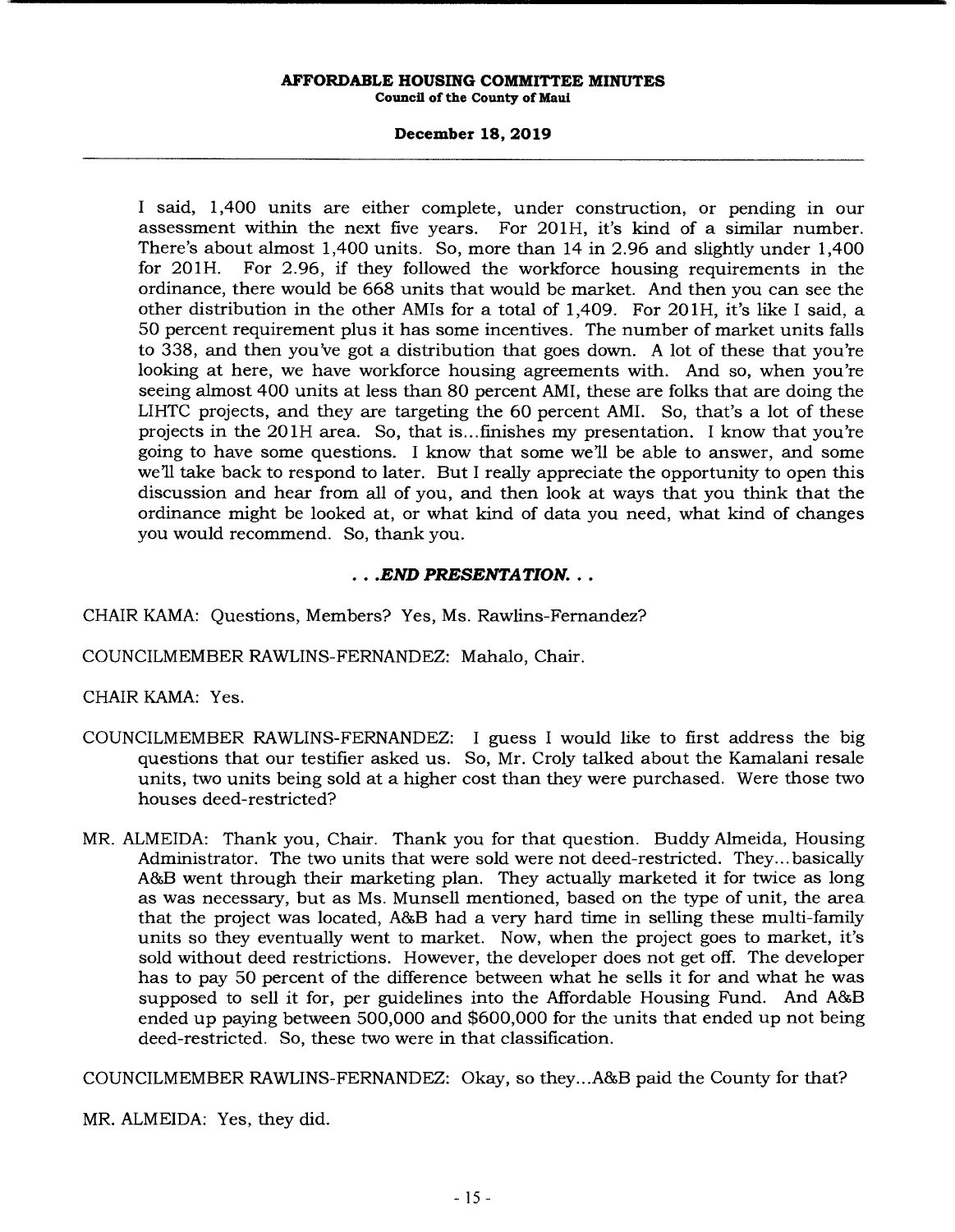# **December 18, 2019**

COUNCILMEMBER RAWLINS-FERNANDEZ: Okay. And who... and who in the Department is responsible for the enforcement and compliance of this?

MR. ALMEIDA: The Housing Division is.

COUNCILMEMBER RAWLINS-FERNANDEZ: Okay. So, you, Mr. Almeida?

MR. ALMEIDA: Yes, my division.

- COUNCILMEMBER RAWLINS-FERNANDEZ: Okay. For the Kamalani project, while it was on.. .being advertised for sale, did they follow 2.96.090(B)(6) which states, prequalify for a loan with the applicant's choice of lender? So, were they allowed to choose their own lender?
- MR. ALMEIDA: To my knowledge, to get their financing, everyone was allowed to choose their own lender for their financing on the mortgage. There was some confusion back when A&B first held their community meetings. What A&B tried to do which I didn't think was necessarily a bad idea, was they had lenders on site that were familiar with both the 2.96 requirements and obviously qualifying for a residential mortgage loan. And the reason why they had these people on site was not to force them to go to them, but they were there as a resource because not all lenders... lenders out there, I was one for 16 years, and we're not familiar with these type of things. So, unless we're told that we have to qualify you for, you know, government regulations, we just want to make that sure that you can qualify for a loan. So, they had these people there as resources so people could talk to them and make sure they qualified on both sides. And that was construed as they were forcing them to end up going to these lenders, which wasn't the case. They were just technically there as a resource, and that's where the confusion lay with that. But in the end, everyone who got a mortgage was able to get one from their own choice of lender.
- COUNCILMEMBER RAWLINS-FERNANDEZ: I think the confusion was in the advertising that they weren't following it, and the ad was very misleading. So, I think that was.. .1 don't know, could've been intentional confusion. I don't know. Mahalo, Chair.

CHAIR KAMA: Ms. Lee?

COUNCILMEMBER LEE: For Ms. Munsell, have you thought about... I'm going to be coming up with some suggestions, and especially now that we're sort of changing our direction somewhat where we are using a tremendous amount of County funds to subsidize the low-end housing, yeah. So, I think several of us believe that if that's going to be the policy from now on, then the housing developers should be relieved of providing those houses. That we should require them, if anything, to provide housing in that 25 percent, or whatever the Members decide, starting from 90 percent and above, 90 to 100 percent and above. Because of our acute shortage of workforce housing, we need to encourage them to provide as many homes in that range as possible. So, we're talking 90 to 100 percent to 140 percent of median income. And then we're also looking at the possibility of revising the AMIs, yeah, based on Census and not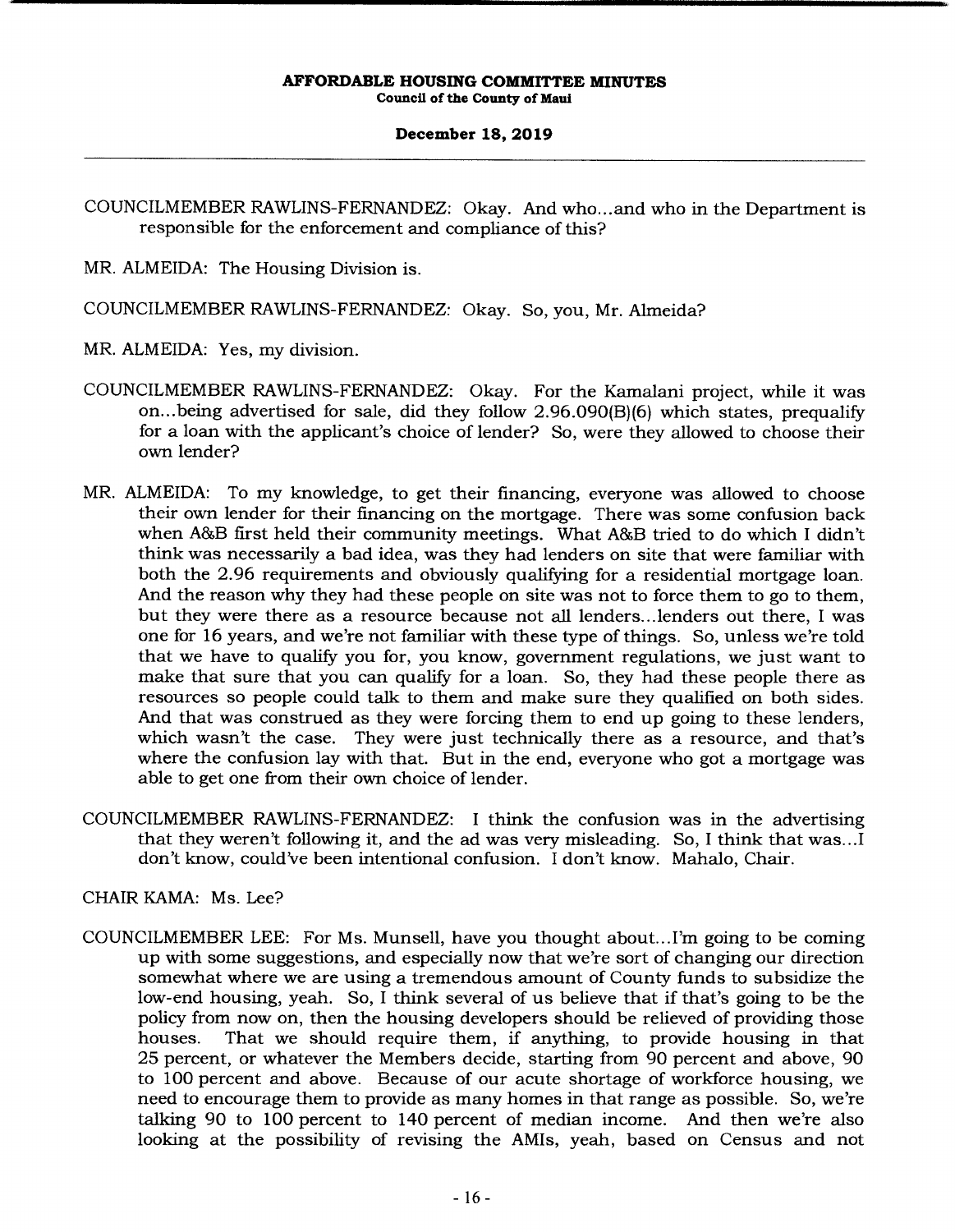# **December 18, 2019**

necessarily HUD. So, I know that discussion has come up before. And as Housing Director, I always discouraged people from moving in that direction because of our HUD programs require us to use their calculations and their formulas. But if we're using their funding, Federal funding, for the low-end, that's fine. But maybe for the higher end, the mid to higher end, we can use the Census. I mean after all, we have different amounts...I mean family incomes for Hana, Lanai, and Molokai, yeah. We don't follow HUD. We create our own. So, I think we can do that for the rest of Maui. So, I think Ms. Rawlins-Fernandez had some amendments to make along those lines plus more. But just preliminarily, do you think it would be difficult if we had two sets of incomes? You know, HUD income and the Census income?

- MS. MUNSELL: Well, thank you for the question. The incomes come up regularly, and it's something that we need to look at. I think it would depend on what the proposal is and what the application is. But we'd have to look at it before we would know. Yeah, I don't know the answer to that.
- COUNCILMEMBER LEE: And we relied on the Department to determine what those numbers were based on the Census. And then we increased the amounts every year a certain percentage. I don't know if it was 3 percent, 4 percent, whatever it was, you know, based on inflation. But we were thinking that perhaps if we used the lower AMI, we can qualify more people. And that's more in line with actual incomes rather than the formula that HUD uses which, as you know, is higher, yeah. And we, when I was there, Housing Director, HUD refused to give us their formula. So, I don't know if it's different now, but we couldn't find out how they determined their AMIs for Hawaii. But nevertheless, you know, they have their restrictions and their rules so for their funds, we'll follow their rules. But for, you know, other housing policies that have nothing to do with Federal money, we could develop our own rules, yeah. Thank you.
- CHAIR KAMA: Ms. Sugimura, and then Ms. Rawlins-Fernandez, and then Mr. Molina.
- COUNCILMEMBER SUGIMURA: Thank you very much, Chair. So, I'm just wondering from the Department, what... how can we help you? I mean you're the one who actually has to, you know, use it and talk to developers, you know, meet the needs and goals. And I just wonder if you could tell us now, or you can tell us later, you know, how can we help you do this?
- MS. MUNSELL: Thank you. We've actually.. .we've been talking to developers, and again, with only 400 and some odd units constructed, it's still difficult to tell how effective this is. We've talked to the Kamalani folks obviously. We're talking to the other project that was... the Kalama Kai project was also completed recently. We've been talking to them about what their experience with the ordinance is. There's some developers in the audience today and we've been talking to them as well. You know, what is their experience. The whole point is making sure that we've got a policy that does what we need it to do. You know, provides the right housing in the right AMI levels that our surveys say that we need. But also, do it with a fair partnership, right. When we look at the income levels, you know, I thought oh yeah, it's really easy to change those income levels. And when you do that, the... of course it changes the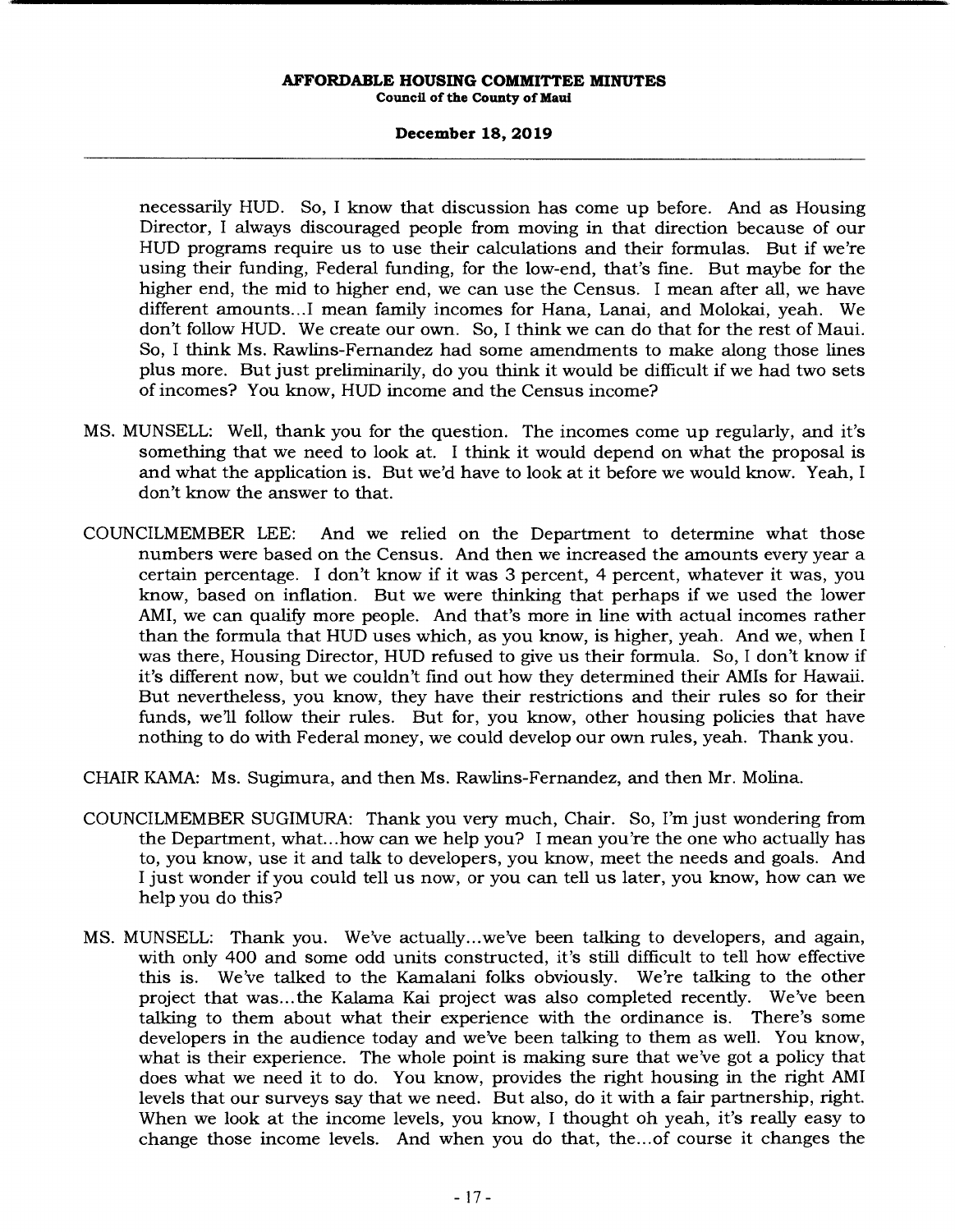# **December 18, 2019**

sales prices. And that changes the economics of a project, too. So, it's... making sure that both of those parts work and are fair. But, yeah, I appreciate your.. .you asking that question. I think as we gather more data and go down this path, you know, in the next few years we're going to have some good information that's going to tell us whether this works or not.

- COUNCILMEMBER SUGIMURA: One last question, if I could. Thank you. So, you're saying that if we change the income levels, it would affect the developer in understanding how they can pencil this out, the project out? So, that's why we follow the HUD standards normally?
- MS. MUNSELL: That's not why we follow the HUD standards. But often what they're ... what.. .when we have this discussion, we're saying, all right, we're going to lower the AMIs, we're going to lower the income levels. And that's, you know, that's maybe... but that also lowers the price that's... the sales price or the rent for that unit. So, it's not just a matter of saying, yeah, we're going to lower it because we want to lower it. There's a cause and effect there. And I'm not saying that it would make it unmanageable for a developer either. But because as the economy changes, those incomes change. And so, you can watch the incomes go up and the prices go up, and the incomes go down, and the prices go down. It also changes with the interest rates. So, there's a lot of different factors there on whether a project pencils out. The fact that we're actually building projects says that at least something here is working. But this has been an up-cycle too, right. What happens when that cycle turns, when it goes down and prices are falling? We don't know that yet because we don't have enough time under our belt. So, there's a whole complicated mess here, not just the incomes, not just the sales, but also the economic cycle that we happen to be in. And we don't know all those answers yet.

COUNCILMEMBER SUGIMURA: Thank you, thank you.

# CHAIR KAMA: Mr. Molina?

VICE-CHAIR MOLINA: Madam Chair, I have a number of questions relating to Mr. Croly's testimony, following up on Member Rawlins-Fernandez. And if I do stray out of bounds, please let me know 'cause I know the agenda says we need to focus on the policy. But I want to bring up questions related to the Kamalani project since it's being used as an example --

CHAIR KAMA: Example.

- VICE-CHAIR MOLINA: --as to why we may want to consider, you know, making adjustments to 2.96. So, for the Department, in Mr. Croly's testimony suggested that only 46 units of the project have the affordable housing requirement deed restrictions. Can you tell us why only 46 units had this deed restriction?
- MR. ALMEIDA: Thank you, Chair. Thank you, Member Molina. In the end, 30 units were deed-restricted out of the 170. The reason being, as Ms. Munsell alluded to a little bit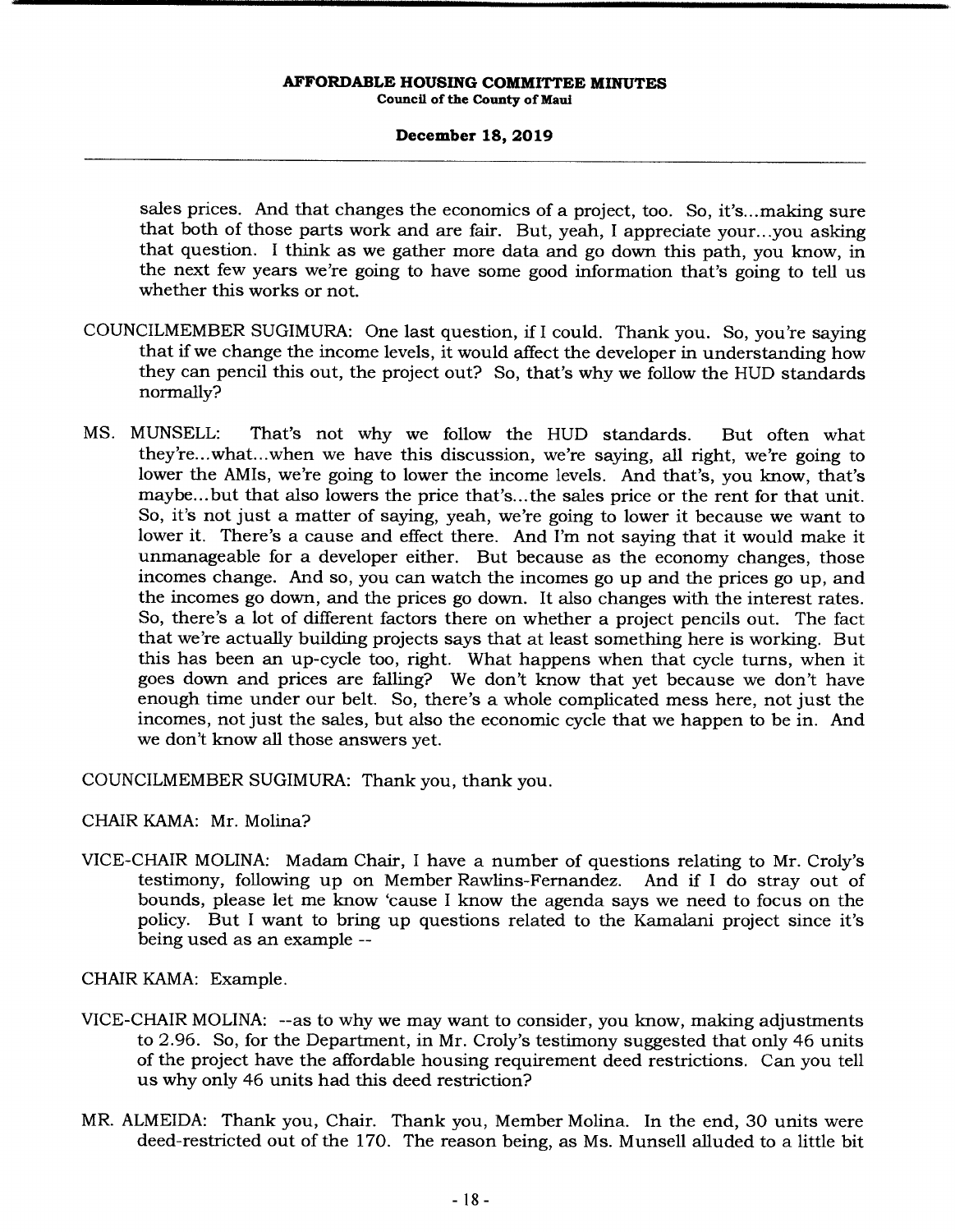### **December 18, 2019**

in the presentation, was what we found with multi-family developments is, especially for the higher AMI categories that were close to market prices, that people were not willing to purchase a home with a deed restriction. They would rather... there was other options in South Maui for them to go, Southpointe, other places where they could buy a similar-type product, similar price, but without any deed restriction. So, A&B, as mentioned, marketed it for twice as long as necessary, 'cause they really wanted to sell all 170 deed-restricted 'cause there was credits involved if they could do so. But they were not able to manage that, and that's why they ended up being sold at market. And again, they paid 50 percent of the difference in cost to the Affordable Housing Fund.

- VICE-CHAIR MOLINA: Okay. And that was.. .what year was that? I know things have changed since when this project first came out, yeah. And now the market's just gone out of control.
- MR. ALMEIDA: I'm sorry, Member Molina. Dates as far as when the sale was --

VICE-CHAIR MOLINA: *Yeah.* 

MR. ALMEIDA: --happening?

- VICE-CHAIR MOLINA: When this project first came on?
- MR. ALMEIDA: I believe it was 2018 primarily was the year most of them were sold, but I could get that actual data for you.
- VICE-CHAIR MOLINA: Okay, thank you. And then so with regards.. .what could be.. .what can we do to insure that the number of units that are promised as affordable are sold as affordable? Any suggestions?
- MR. ALMEIDA: Well, I think that the current requirement that... 'cause if the developer cannot sell them as required with deed restrictions, again they have to pay that difference into the Affordable Housing Fund. So, it is a deterrent. You know, definitely an incentive for them to try and make sure those deed restrictions get enforced per the agreement. So, I think that is a very good mechanism, and we're open to other suggestions that you feel might be advantageous to get that done.
- VICE-CHAIR MOLINA: Okay. And then the testimony regarding the eight out-of-state owners with the affordable deed restriction, how is it possible for a nonresident to get these homes? I mean is there any loopholes that they found in this?
- MR. ALMEIDA: So, what happens when the marketing terms out and the developer is allowed to sell the market, they can sell to anyone. So, foreign, out-of-state, it doesn't matter. There's no restrictions. There's no deed restrictions so they can sell to any market buyer.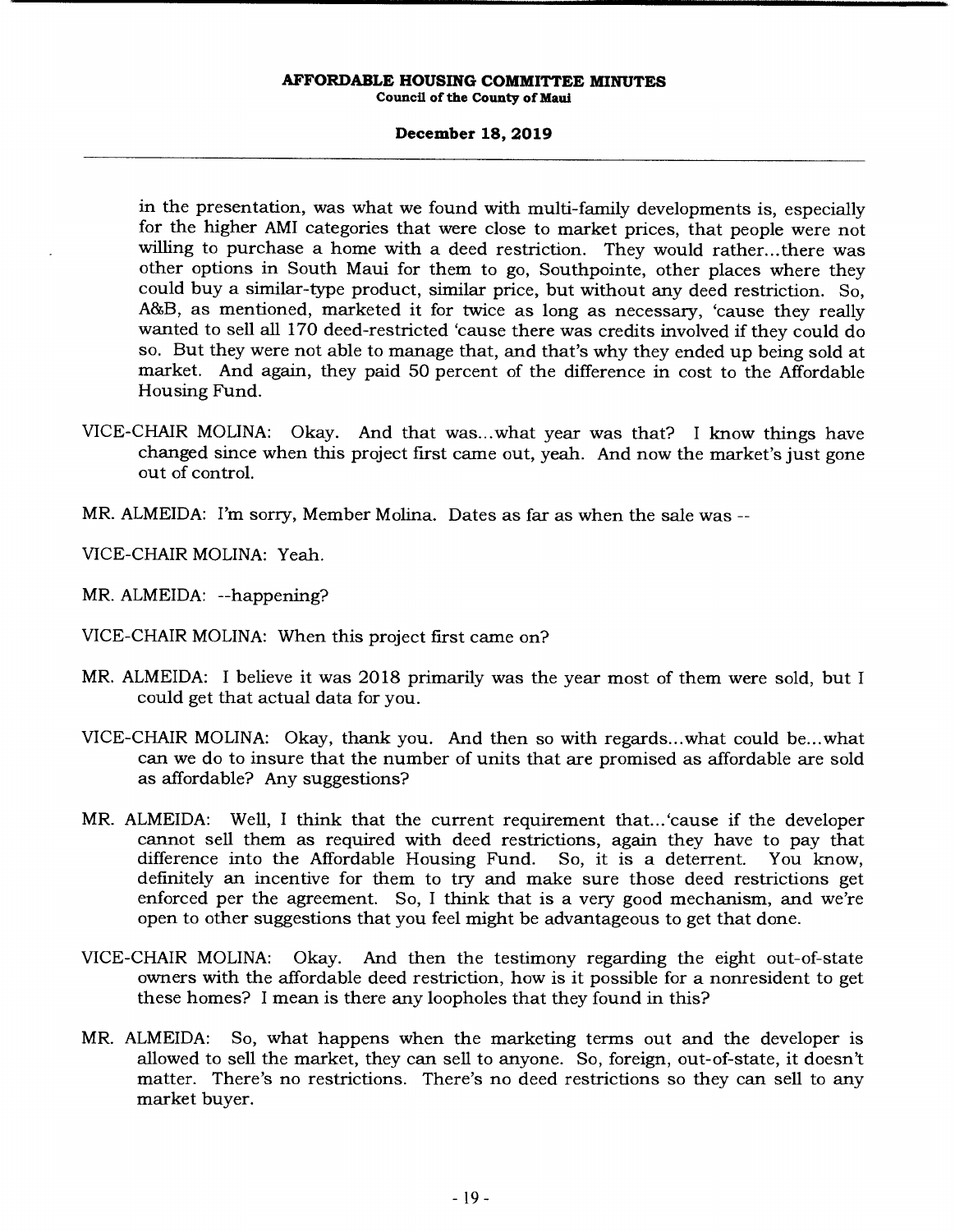## **December 18, 2019**

- VICE-CHAIR MOLINA: Okay. Any thoughts on increasing that deed restrictions to, say, maybe 15 years instead of the current 10 years?
- MR. ALMEIDA: Well, the ones that were sold to the mainland borrowers and foreign borrowers were the ones that were not deed-restricted. So, there was no requirement for them to remain in the home for any given period of time before they could resell. They were sold without restrictions, so that's why these particular units were resold in a short period of time.
- VICE-CHAIR MOLINA: Okay. Yeah, I mean it's kind of a slippery slope we're walking on, yeah, with this. I mean we do want to make sure that these homes go to the people who it was intended for, but at the same time with the market as you stated, it's kind of a complex thing. So, how do we find the cure for this to find the appropriate balance to see what we can do so things like this don't occur on a frequent basis. So, okay, Ill yield the floor for the time being, Madam Chair. I got a couple more later. Thank you.
- CHAIR KAMA: Thank you. Ms. Rawlins-Fernandez, and followed by Mr. Shane Sinenci.
- COUNCILMEMBER RAWLINS-FERNANDEZ: Mahalo, Chair. I first wanted to agree with Member Lee about using the Census numbers. Our County, my understanding, is that the Office of Economic Development in producing the Data Book has historically come out with AMIs that's' been \$10,000 less than HUD. And so that's.. .whatever formula the County uses seemed to be more accurate than HUD. So, I wanted to piggyback on what Member Lee was talking about in using those and not using HUD's numbers since they don't seem to be helping our residents much. I'll...next I wanted...I don't know. Do...does the Council review these numbers, or is this our review of the projects that have gone through like 2.96? Like I know we.. .1 don't know how in depth we can go, and I don't know if it would be an item that we would have to schedule. But a lot of the information that Mr. Croly brought to our attention is concerning to me. And I'd like to know more information about this. But not only about Kamalani, you know, I'd like a deeper dive into, you know, Kahoma and the other 2.96 projects. At what point does the Council get to review this? Do we have to schedule an item?
- MS. MUNSELL: The Kahoma project is actually a 201H. I was all excited because I was going to get to talk about all these numbers, and yeah this is 2.96 so we have to stick to 2.96. I did throw out some 201H in there. I hope I'm not breaking the rules there. But, yeah, I think...we apply the 2.96 income distributions to some of the 201H projects. If they're not one of these 60 percent and below AMI or other Federal funds or County funds projects, we apply the 2.96 distribution. And that's one of the things that we also will be looking at as these projects close. They do go through a review when.. .in order to get credit for the home sales, they have to submit data to us, and that's reviewed by the Department, or the Housing Division constantly. But, yeah, we're curious to see how the 201H works as well under that. You do receive an annual report on 2.96 from the division. I think Buddy is.. .Mr. Almeida is working on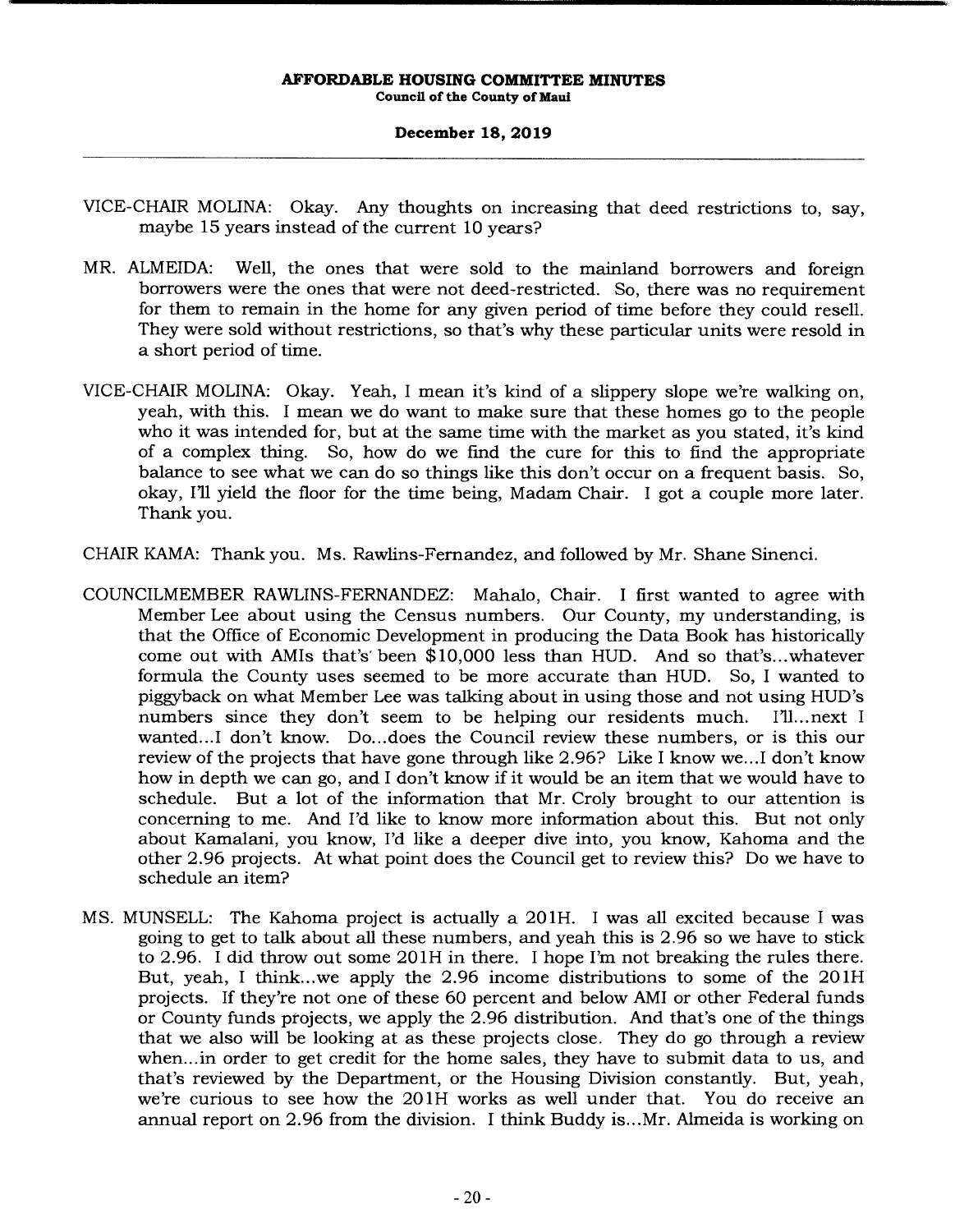# **December 18, 2019**

that currently. We also submit twice a year a housing report to you and that.. .you should receive that in January.

COUNCILMEMBER RAWLINS-FERNANDEZ: Okay, mahalo. So, it looks like the last time we got a review was September 10, 2018. And that was to the former Housing Chair. And there were four projects at the time, Kaiaulu at Kaanapali, Kamalani, Pauwela Homes, and Mokuhau Subdivision. But there are more than four? And when can we expect this kind of overview for this year? You said Mr. Almeida is working on it, but it's already mid-December.

CHAIR KAMA: Go ahead.

- MR. ALMEIDA: Thank you, Chair. The report that was submitted last year was submitted a little bit earlier because the previous year there was no projects to report on. No projects, prior to these projects, had been completed under 2.96. So, there was nothing to report on. So, that's why no reports were officially sent in prior to that. And we're currently working on it to get it in to you by... if not year's end, the beginning of next month.
- COUNCILMEMBER RAWLINS-FERNANDEZ: Okay, mahalo. Okay, I'll yield the floor for now. Mahalo, Chair.
- CHAIR KAMA: Thank you. Mr. Sinenci?
- COUNCILMEMBER SINENCI: Thank you, Chair. Just a couple clarification questions, On slide 16, Ms. Munsell you mentioned 100 percent workforce housing projects are eligible for 75 percent credits. And then for those workforce housing projects that are sold or rented below the 60 percent AMI are eligible for 100 percent credits. Can you briefly speak to the...where those credits will be used for?
- MS. MUNSELL: Thank you for the question. So, what they will be used for, the... there was recently a subdivision, an industrial subdivision, that was submitted, and they purchased workforce housing credits in order to comply with their requirement. If you were to build a hotel, if you create more than ten rooms, or ten or more rooms, you have to comply with this. And so typically, they're not housing developers, and so they would buy credits from a developer who developed more housing units than they were required to do. So, those are the kinds of applications that they... that you would see those credits being used for. Also, sometimes developer will be developing two Also, sometimes developer will be developing two. projects, you know, one in Wailea and one in Kihei. And so, the one in Kihei would be used to offset the requirements for the project in Wailea. Those kinds of things are what the credits are being used for.
- COUNCILMEMBER SINENCI: Okay, thank you. And the other question was on the second to the last... oh, the last page, second to the last slide, you mentioned something about below... I believe it was 40 percent and below AMI. Are those.. .you mentioned something about 201H projects that address the 40 percent AMI and below. It doesn't show it on the chart.

 $\mathbf{r}$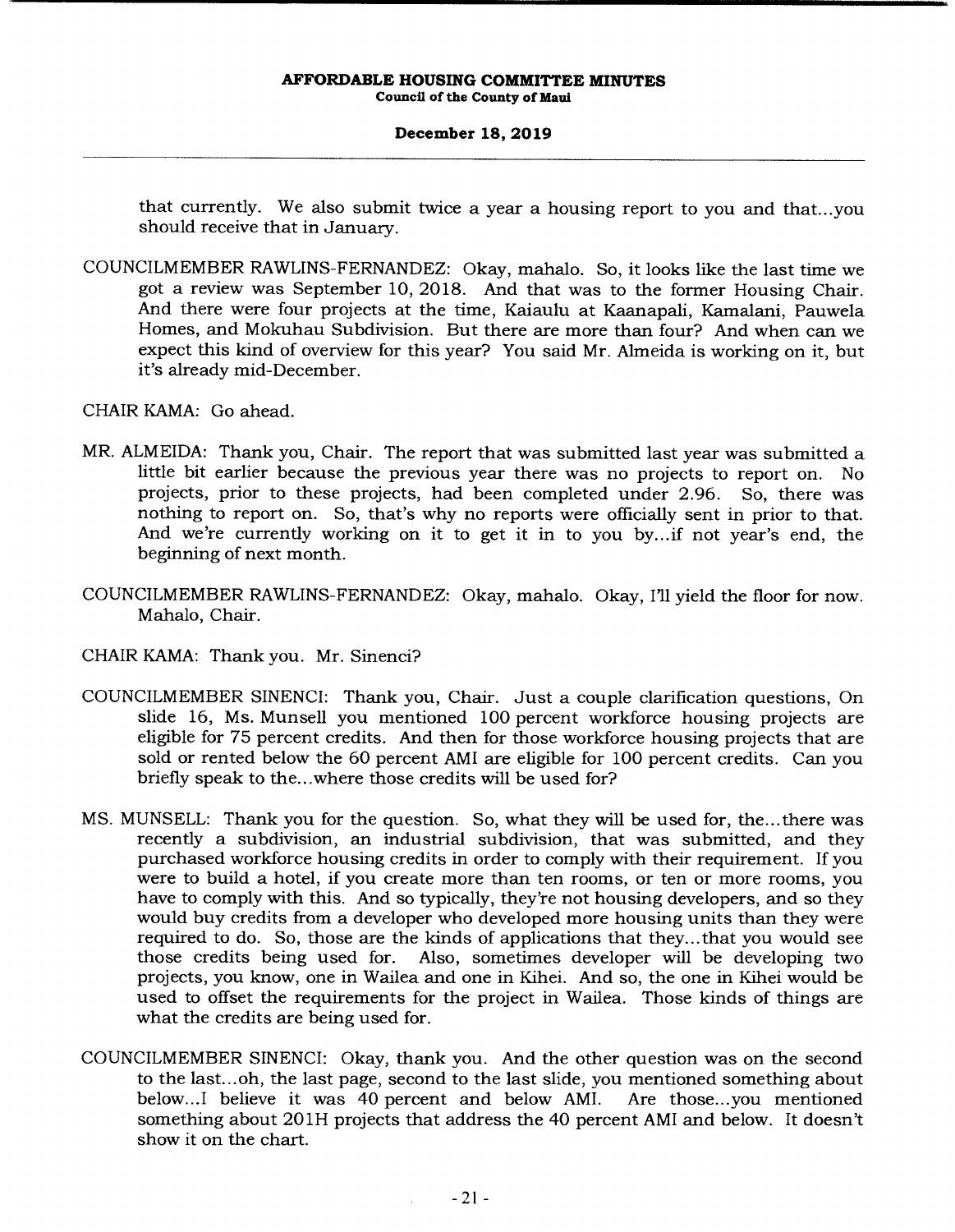# **December 18, 2019**

MS. MUNSELL: Is it this chart you're talking about?

# COUNCILMEMBER SINENCI: Yeah.

MS. MUNSELL: Yeah. So, sometimes...I mean affordable project, they're looking for land that's inexpensive, and often that land that's inexpensive is this land that's not entitled. So, a project like the Hale Mahaolu Ewalu project up in Pukalani, you know, right there next to Longs, that's 201H project. In order to fund that, they received LIHTC funding, Rental Housing Revolving Fund, various other funding sources. And they are all targeted at 60 percent and below AMI. The Kenolio Apartments project is. ..I think that's another 201H project. And that one is also receiving LIHTC funding. And those will be targeted at 60 percent and below AMI. Kaiwahine is another 201H project. Again, not entitled property and so they went through the 201H process in order to get that entitlement. They are using LIHTC Rental Housing Revolving Fund, all kinds of other funding sources, 60 percent and below AMI.

COUNCILMEMBER SINENCI: Okay, thank you. Thank you, Chair.

CHAIR KAMA: Ms. Paltin? Thank you for being patient.

- COUNCILMEMBER PALTIN: Thank you, Chair. I wanted to, if possible, take a little deeper dive into the credits and the fees in lieu. So, you know, like when new hotels and things get built or expansions in like, say, West Maui, and then they have.., they purchase credits. Is that what it is? And would the credits that they purchased be the same price as the fees in lieu?
- MS. MUNSELL: We don't market those credits ourselves. Those credits are issued to the developer who produced the extra units. So, we would issue a letter saying that you.. .you have so many credits available to you. And then they would market those themselves. I've heard the price for those credits to be anywhere between 50,000 and \$125,000 per credit. It's not as expensive as our in lieu fee. So, increasing our in lieu fee would make those credits more attractive, rather than less attractive.
- COUNCILMEMBER PALTIN: And what is your opinion on how the fees in lieu are working out? Because the fee in lieu that we get is not sufficient enough to provide even one affordable housing unit. And so why... how did we come up with that number that you... I think it was 245,000. Why wouldn't it be the cost it would take to actually have a house?

MS. MUNSELL: I'll defer to the Members who actually passed the...

COUNCILMEMBER LEE: Oh, thank you. Is it okay if I speak, Madam Chair?

CHAIR KAMA: Yes, because I think Ms. Paltin would like an answer.

COUNCILMEMBER LEE: Okay, yeah.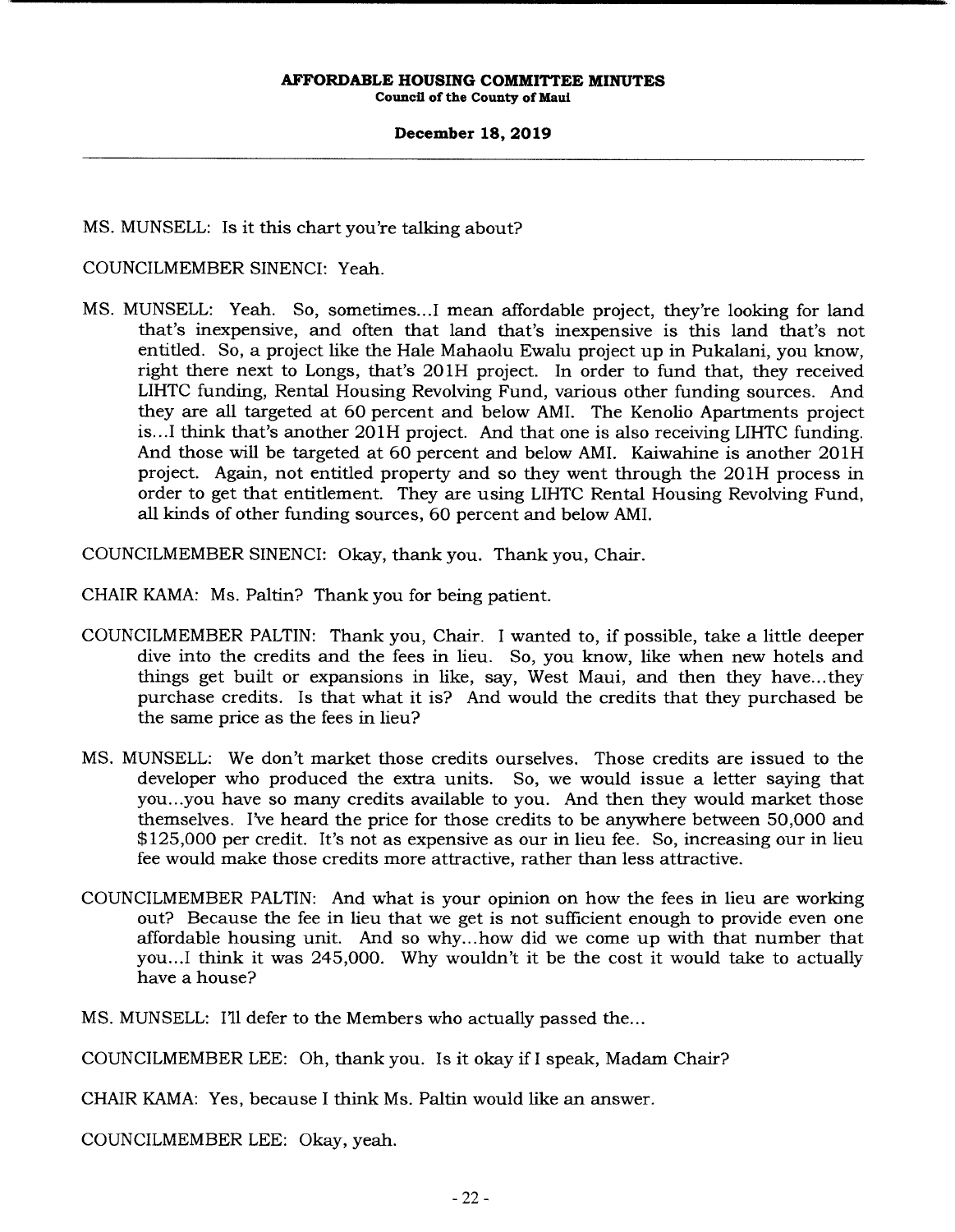# **December 18, 2019**

COUNCILMEMBER PALTIN: Yeah, I'd love one.

- COUNCILMEMBER LEE: I wasn't part of the group that passed it. I was part of the group that opposed it. I was the Housing Director at the time, and the reason why you see a fee that's less than the cost.. .well, you think of a \$400,000 house, is because that fee is supposed to represent the subsidy portion. It's not supposed to represent the whole house. It's like when a developer provides an affordable home at a sales price of \$300,000, yeah, his actual cost is probably, you know, around there. And the...it's supposed to be the difference between the cost and the market price. So, let's say the \$300,000 house is probably \$500,000 on the market. So, the difference is \$200,000. And so, what they're supposed to be contributing is the subsidy, not the whole house, not the whole cost. What it is is just the.. .what the difference between the cost and the market price is the subsidy.
- COUNCILMEMBER PALTIN: Okay. I can understand that. My concern is we're looking at it from the developer's perspective instead of from our resident's perspective that actually need the house, and not the subsidy, you know. I mean if you tell a resident like, oh, we're going to build this hotel with 100 rooms, and then they're expecting, you know, maybe 25 affordable homes out of the deal. But that's not what's happening. And our concern is that we want to provide affordable housing. We don't want to reimburse or take the amount of the subsidy. That's not fulfilling the need of our residents which is the houses. And my other question is the credits and the fees in lieu, like when you're saying that they can be used in any district or things like that, is that part of the reason why West Maui has such a shortfall in affordable homes? Or, I mean we have.. .we need a lot more than... I mean because we have a lot of jobs in West Maui, and so many people have to commute.

CHAIR KAMA: Mr. Almeida?

MR. ALMEIDA: Thank you, Chair. Thank you, Member Paltin, for the question. First off, to<br>go back to the in lieu fee. I understand, you know, what you're saving. Just for go back to the in lieu fee. I understand, you know, what you're saying. information purposes, no one's ever paid the in lieu fee since 2.96 was enacted. And I talked to the developers, it's because it's too much. So, it's not an option anybody's ever chosen to use to satisfy the requirements, so.

COUNCILMEMBER PALTIN: Wow.

- MR. ALMEIDA: With regards to the credits being used on the west side, I can do some research. I know that, for instance, when the Hyatt did their expansion, they purchased credits to satisfy their requirement. I'm not sure outside of that if any other projects on the west side satisfied their requirement with housing credits or not. That's the only one that comes to mind.
- COUNCILMEMBER PALTIN: So, if there's like a project that provides more than enough affordable housing, it doesn't matter where it occurs, anybody can purchase the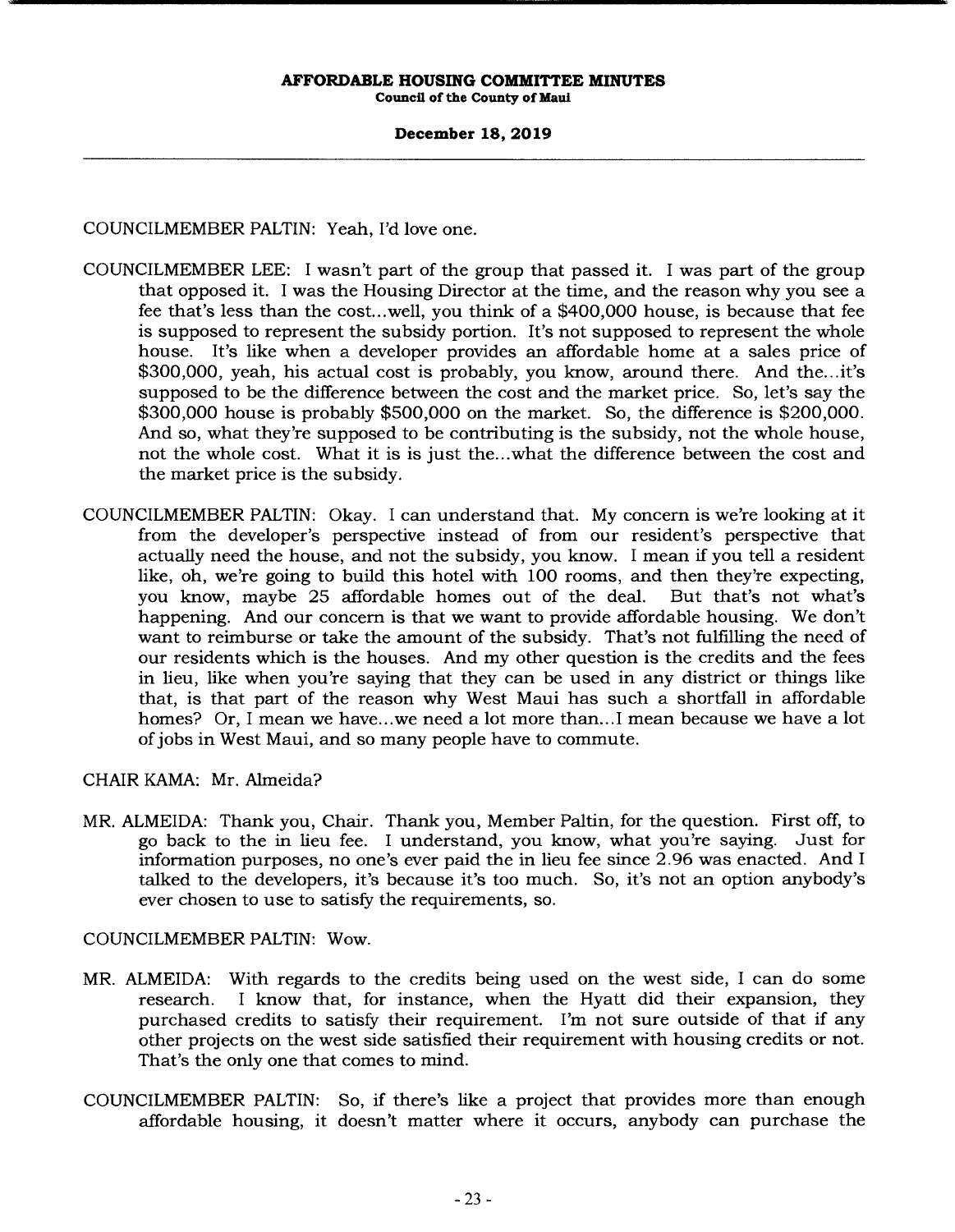# **December 18, 2019**

credits. Is it a bad thing to keep it district-specific? Would that be something that we could do to even it out, or no?

- MR. ALMEIDA: When the ordinance was first approved, those were the restrictions that were attached to the credits. They were community plan-specific; they were AMI-specific. And when the State came out with their Act 141 credits, they had no limitations pretty much that I'm aware of. They could be used in any county for any type of project. When we revisited 2.96 in 2014 and made the majority of the amendments that have been made to it, we mirrored the State's credit formula, so we took off the community plan amendment requirement. We took off the AMI requirement. We took off the same type product requirements. So, owner-occupant credit could be used for rental, vice versa. So, our credits would be as attractive as the State credit, so it incentivized the developers to still do more workforce housing than was required.
- COUNCILMEMBER PALTIN: One last question, then I'll yield. What would be the ramification of repealing the credit process and just have either fees in lieu, or actually providing affordable housing?
- MR. ALMEIDA: It would probably have--this is just my opinion--that we would see less desire for developers to try to accomplish 100 percent affordable projects. Or to do over and above what their minimum requirement is if they're not going to receive credits 'cause credits can be used as a form of financing either on the back end of that project, or for future projects. So, it is incentivized for them to do more to get those credits. If we take that away, it would probably just lead to more developers If we take that away, it would probably just lead to more developers complying with just the 25 percent.
- COUNCILMEMBER PALTIN: One follow-up on that. Hotel specific, like is there a way to have hotels do more than say like, you know, if people are building residential workforce, or even residential market-value, that fills a niche. But, you know, with our General Plan and our Maui Island Plan and the amount of hotels we're seeing in certain areas and like that, I think there's more of a need for even just market-value houses than more hotels. Can we make it so that hotels couldn't use credits, or hotels would have to pay more credits, or something like that to incentivize more for our residents to either get market-value homes, or workforce homes, or affordable homes, or low-income homes?
- MS. MUNSELL: So that... the ordinance is controlled by this body. I mean so if you want to change some aspects of that, you're able to do that. One of the things that I haven't finished quite yet is Kauai recently went through what they're calling a nexus study between... in their resort area specifically, the development of certain kinds of properties, you know, additional hotel units or additional rental.. .vacation rental houses, and how many jobs are actually created by the development of those units. And they are planning to relook at their inclusionary zoning policy, you know like.. .very much like our 2.96, and make amendments based on some of the things that they found in that study. I think that one of the things that will be very interesting for us to see is what comes out of that. So, the question is if a hotel room, an additional hotel room results in half a person, if they add ten hotel rooms, does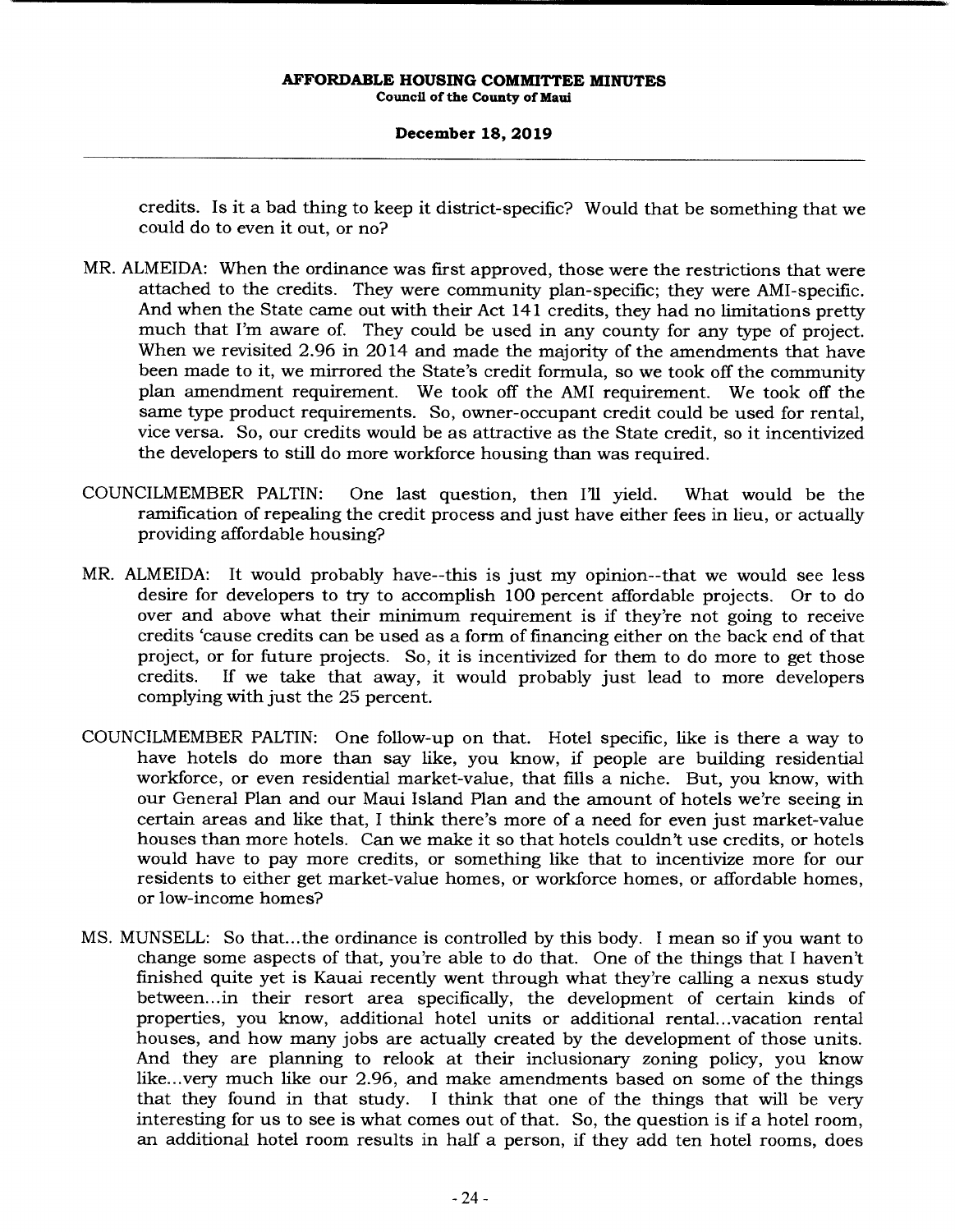# **December 18, 2019**

that you mean you need... they need to provide five houses? You know, I don't know. That's something that this body, you know, as we move forward will have to take a look at and see if you want to treat different people different ways. Now, the economic effect of that might be a different thing. You know, we're looking at housing only, but you know, you also don't want to stifle the opportunity to develop jobs and, you know, other things. So, that's out of my experience. So, that would be something you would have to look at closely.

COUNCILMEMBER PALTIN: Thank you. Thank you, Chair.

CHAIR KAMA: Mr. Hokama?

COUNCILMEMBER HOKAMA: Just a few points, Chair, if you please. One, I would say hearing other Members, I would ask you to please consider posting another meeting that would be a little bit more general regarding how we fund and what we funding so we can bring in some --

CHAIR KAMA: Okay.

COUNCILMEMBER HOKAMA: --maybe other components that the Members have interest in as we consider revisions to improve this housing component. And then maybe also allow the Staff to have time. You know, housing agreements was driven by the unions in this County in the '60s, wasn't County ordinance, was private agreements between the employer and the employees' representative on employee housing. But they made it in the County Code, and that's why we have hotel housing requirements. One for every four hotel units required a new housing unit. Okay, we made an assessment, we came up with a formula, and that was in the County Code. So, we have a history, okay. Just like when we did Maui Marketplace. One of the first bigger commercial considerations for development, we made a housing assessment. We learned that San Diego, our sister county, looked at their formula of square feet per employees to determine what was fair for an employer of that type of activity to provide housing. So, my point now, Chair, is maybe as we're looking at adjustments in tiers with my colleague to my right, in her committee, maybe now that we hear comments such as those from testifiers, I'm looking now that maybe then we need to find another way of helping the employers contribute to housing. So, maybe in the business category, commercial category, resort, short-term rentals, everything that we consider a business activity, maybe we should assess a percentage or a formula that that...we'll take a portion of that fund and place it into the Affordable as the employers' contribution, okay, because that is what is lacking now. Employers don't contribute directly to employee housing. They need the employee, but the old days, the plantation knew. No house for the worker, no worker, no plantation. Simple, okay. They got it. So, maybe we gotta help find a way for have the employers to now find a new way to help pay for employee housing. And we'll take it through the tax system, Chair.

CHAIR KAMA: Okay.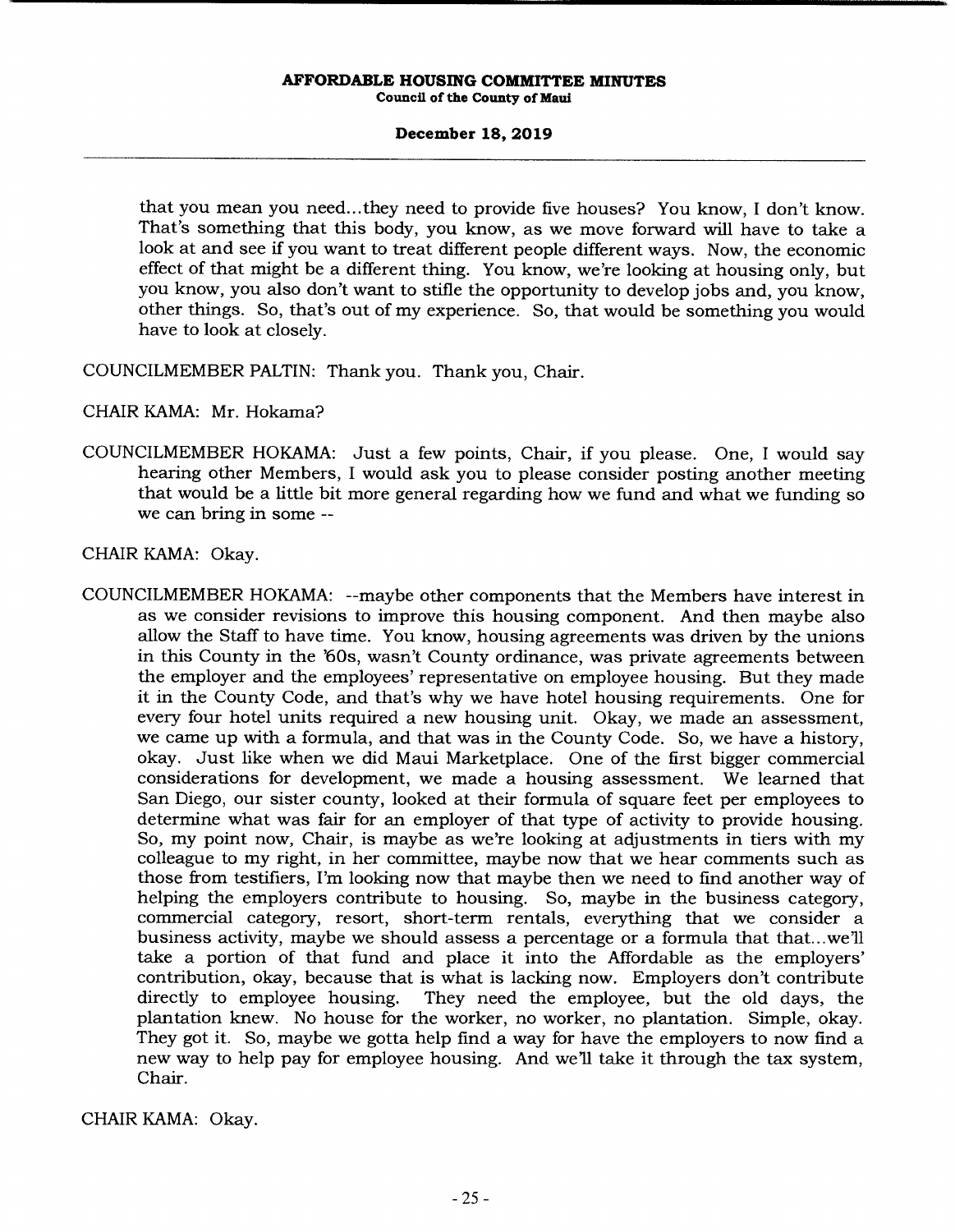# **December 18, 2019**

COUNCILMEMBER HOKAMA: So --

CHAIR KAMA: Good idea.

- COUNCILMEMBER HOKAMA: --I think we have opportunities. I throw that out now because before we go into Budget, maybe there's things that maybe my colleague, my Budget Chair, might want to consider. Maybe Mr. Molina in his Committee may have something to consider, or Ms. Paltin in Planning. But I think it's something worthy of our discussion on how we are going to look at funding and making up the differences or the subsidies to affordability. So, one of the ways is, again, I'm looking at is maybe it's tough to do the 100 percent projects. Maybe a smart mix is the more viable financial way we should go. But if we hook it up with a taxation program from employee class.., employer classes, you know, it might make even better sense for us to approach it, Madam Chair. So, that's my suggestion and comments at this time. Thank you.
- CHAIR KAMA: Thank you, Mr. Hokama. Good idea. So, we have something interesting as we go into the Budget, I'm assuming. Mr. Molina?
- VICE-CHAIR MOLINA: Thank you, Madam Chair. Certainly, concur with Mr. Hokama's assessment. It's the industries that bring people here and again more employee.., or employer contributions to the housing market. And you know, if you don't build the houses, then where are you going to get your workers? And that's ironically the concern is coming from, for example, the visitor industry. Their hotel employees, they cannot retain them because they don't have housing. So, maybe you know, they should look at it from their angle, the employers provide some type of, you know, more than just money, just build it, or something along those lines. But anyway, easier said than done. For the Department, on Page 10 where it says 2.96 is not an incentive, and then that second paragraph says, incentives do exist, 100 percent affordable projects. And we've been seeing an increase with developers using the 201H fast-track process because I guess they, a lot of...they get exempted and waived on a lot of commitments, versus using 2.96. And I'm hoping that.. .1 know with the 201H there's a minimum 51 percent. I'm getting really concerned about that process being used 'cause a lot of exemptions and we're being put up against the wall, 45 days. And some developers, they don't want to give more than the minimum, 51 percent. 'Cause there is flexibility if the developer wants to give more than that. And I've talked to some developers. Some say they can make it work with more than 51 percent. Others say can't. So, what is the incentive, the carrot on the stick, to have these other developers who say they cannot give more than 51 percent? For me, my incentive would be, well, I might be a little...I'll scrutinize a lot, these projects more, these proposals on using the 201H. If you're not going to give more than 51 percent, I mean I don't know. It just might make it tougher for me to support. So, I'm just hoping the developers who are using this process can find a way to give a little bit more 'cause they're getting a lot of things exempted. So, if you're saving on not having to pay for certain types of infrastructure, well, give something back. And I don't know how we can, you know, provide incentives with 2.96. I guess that's still a work in progress. But I think myself and Mr. Hokama was on the Council way back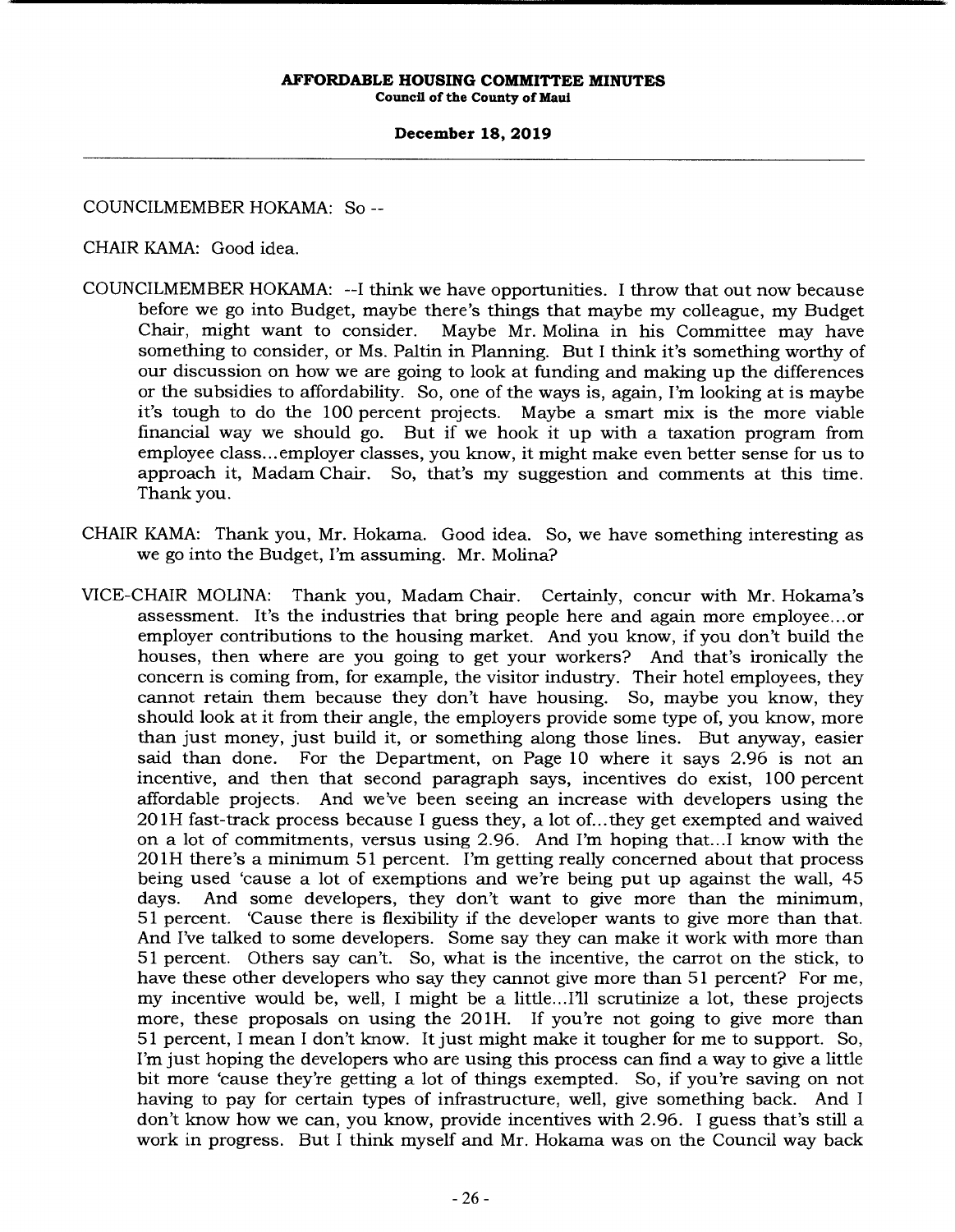# **December 18, 2019**

when in 2006 when we came up with a policy when there was none. There was none. So, it wasn't the perfect thing. But at least we put something out. So, you know, but of course now as time has progressed, we've seen that maybe it didn't quite work. But at least now.., and I believe the minimum was 50 percent, and it was brought down by Councils after down to 25 percent. So, maybe that doesn't appear to have worked as well. So, to me at least we have a policy. Better than nothing, Madam Chair. So, I guess we have to work with the community and the developers and everyone else to tweak it to provide incentives in 2.96. But just in general, Madam Chair, when I... it's interesting to see that now everybody's using the 201H process. And puts a lot of pressure on us, but what are we giving up too, 'cause we want something back more than just 51 percent, you know. So, anyway, Director, you got any thoughts or comments on my tirade?

# UNIDENTIFIED SPEAKER: No.

- MS. MUNSELL: Actually, thank you, actually. The 201H, I mean that's...it's a... pretty much everything is up for grabs under a 201H. Two point...well, I mean not quite, but on a 2.96 project, if you're a 100 percent workforce housing project, we waive a lot of fees. So, there are our waivers and exemptions allowed for you through that if you're a 100 percent workforce housing project. So, there are some incentives for doing more under 2.96.
- VICE-CHAIR MOLINA: Thank you, Madam Director. You hit the nail on the head, yeah. It's, you know, I'm okay with waiving things as long as it's a lot more than 51 percent, you know. And I'm hoping maybe the State Legislature can look at revising that minimum, maybe upping that minimum to 60 percent, or 70 percent. Now, I don't know if that'll be a deterrent for developers. But some can do it. It's just all a matter of the profit margin depending on the developer, you know. And, Madam Chair, while... can I ask the Director a question, if it does tie into this? I just want an update with regards any County private sector proposals for the Upcountry area, the area that I represent? 'Cause I know we've been dealing with a lot of projects in West Maui and Central Maui, but anything on the backburner that our citizens in Upcountry should be made aware of for potential affordable housing projects that may be coming online or.. .you don't have to get too specific, but do we have anything coming up?
- MS. MUNSELL: Thank you. Thank you for not letting.. .making me get too specific. But, yes, there are at least two projects that I'm aware of that we've spoken to developers recently. Now, how quickly those projects will move forward is dependent on a lot of factors. One I think is poised relatively quickly. The other one is going to be a 20 1H, so you guys will see that in front of you for approval. I think the first one is a... already correctly entitled and zoned. So, assuming they can put their financing together and get through the planning process then, yeah, that one will be soon.
- VICE-CHAIR MOLINA: Okay, that's good news to hear and look forward to addressing it in the future. Thank you. Thank you, Madam Chair.
- CHAIR KAMA: You're welcome. Yes, Ms. Tamara Paltin?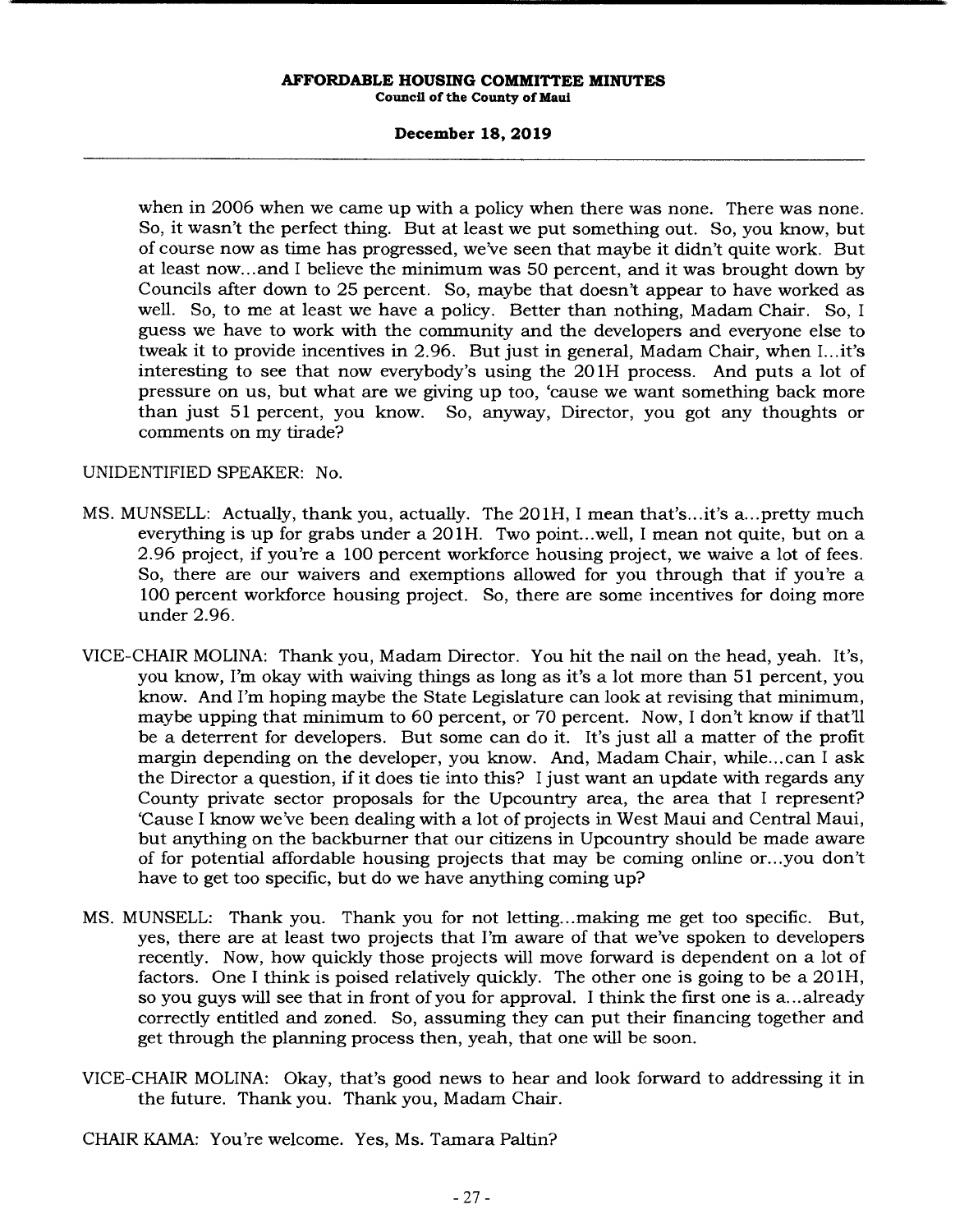## **December 18, 2019**

- COUNCILMEMBER PALTIN: I just was wondering on your slide.., oh, shucks, I'm not sure which number it is. But it says, 20 Residential Workforce Housing Agreements signed. Do you know how many of those 20 provided 25 percent, and how many provided more than 25 percent?
- MS. MUNSELL: So, the 20 agreements that are signed, I mean you can see that 17 of those are actually housing projects, and three of those are non-housing projects. Can I tell you right off... I think it would probably take me too long to actually look through the projects themselves. But we can get that to you if you'd like to ask.

COUNCILMEMBER PALTIN: Yeah, that'd be awesome.

MS. MUNSELL: Sure, okay.

- COUNCILMEMBER PALTIN: And then the other question, do you have any example of a developer or a project that has implemented managed appreciation?
- MR. ALMEIDA: Thank you, Chair. Thank you, Member Paltin. The buyback provisions in 2.96 do not follow a shared appreciation model, so we have not.., that has not been adopted in the Code. There's a... basically the buyback formula is you take the appraisal at the time of acquisition, the appraisal at the time of sale, take the difference and they get 25 percent added to the original purchase price. So, that's the formula that's currently used in Chapter 2.96.

COUNCILMEMBER PALTIN: Thank you.

- MS. MUNSELL: Yeah, and we also work with Na Hale 0 Maui, and obviously they've got a shared appreciation formula that they use. shared appreciation formula that they use as well.
- COUNCILMEMBER PALTIN: And just the last question for this round is West Maui Affordable Housing Fund, how do we contribute.., how does that get its funding?
- MR. ALMEIDA: Thank you, Member Paltin. That was a one-time, I believe, appropriation through a previous, before my time, in lieu fee that was required upon a development. And that money was agreed to be appropriated specific to West Maui projects. So, that was a one-time appropriation, and we've been trying to utilize it. With the current plan that we're submitting, we possibly might be able to use the remaining amount if it gets approved by this body. But there's no other sources to replenish the funds into that particular pot of money.
- COUNCILMEMBER PALTIN: Okay. And then so when you had said before that nobody has utilized the in lieu, that was during your time period, or...

MR. ALMEIDA: No, from the inception of the --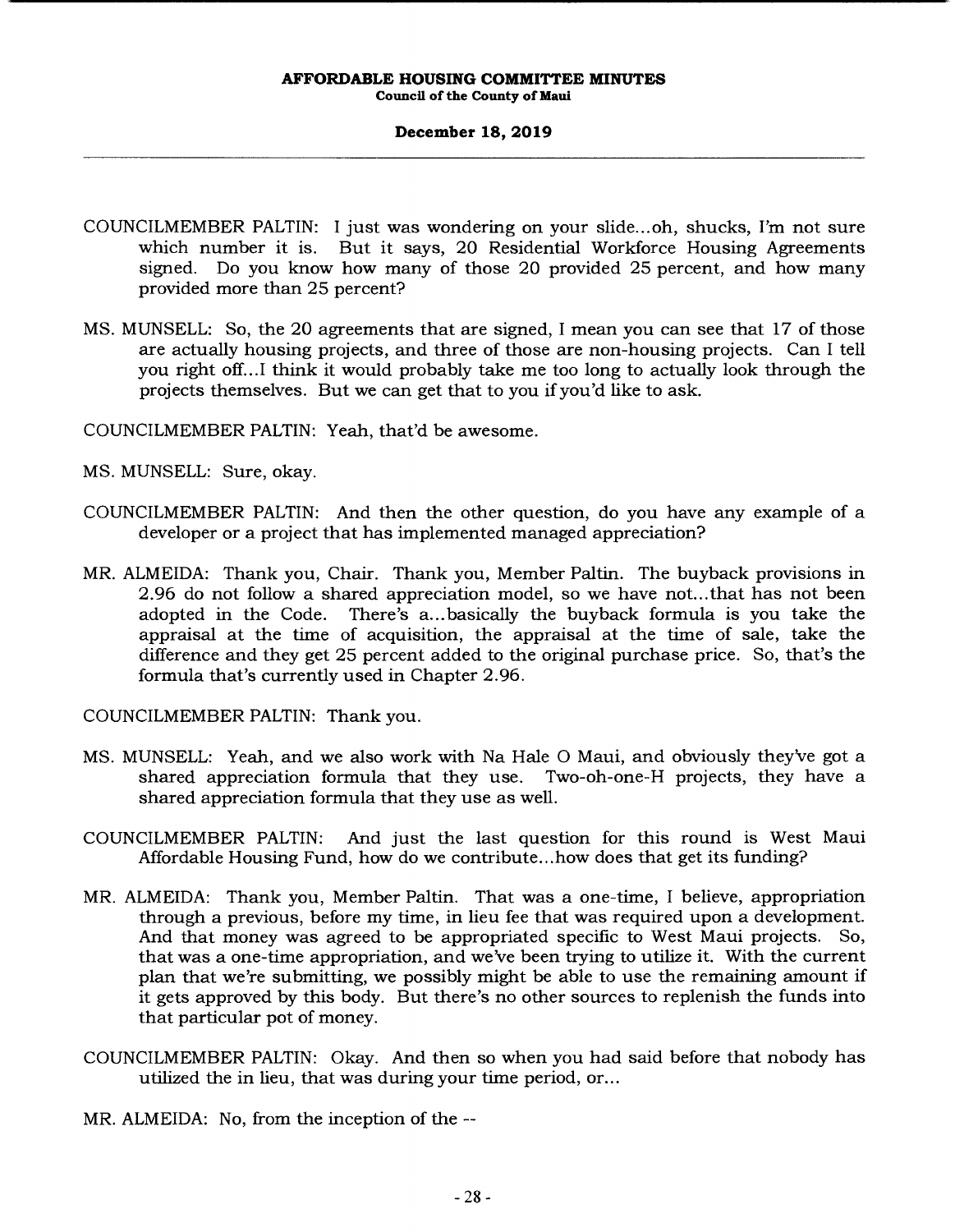### **December 18, 2019**

COUNCILMEMBER PALTIN: Two-point-nine-six.

MR. ALMEIDA: --Code in 2006, no one's ever paid the in lieu fee.

- COUNCILMEMBER PALTIN: Okay, so then that appropriation to the West Maui fund wasn't an in lieu fee. It was just... like a deal worked out.
- MR. ALMEIDA: It was an agreement...2.96 exempts projects that were in process prior to the Code being adopted and approved by the County Council. So, I'm assuming it was a project that was already in the works. That was the requirement for the satisfaction of the affordability requirement that was agreed upon that the funds be dedicated to West Maui projects.

COUNCILMEMBER PALTIN: Okay. Thank you.

CHAIR KAMA: So, Members, this Chair is going to call for a recess at the request of Staff. So, we're in recess at the call of the Chair. . . . *(gavel)..* 

**RECESS: 3:11 p.m.** 

**RECONVENE: 3:24 p.m.** 

- CHAIR KAMA: . . . *(gavel)...* The Affordable Housing Committee will now reconvene at 3:24 p.m. And I think we left off with Ms. Tamara Paltin.
- COUNCILMEMBER PALTIN: Thank you, Chair. I just was going to request, you know, I think like amongst us and in the public there's not such a great understanding of credits, and how they're used, and how they're applied and accumulated. And I just was wondering if we can make a request to the Department if, you know, they can maybe provide us a list of all the credits that have been earned and how they've been used, and then walk us through one example from start to finish. And also, if they could also maybe educate us on how DHHL uses and applies credits as well, and how that... compare and contrast it to how the County does.

CHAIR KAMA: Ms. Munsell?

MS. MUNSELL: Thank you, Chair. Yes, absolutely. We can get that information, and at the Chair's request, we can bring it back and show it to you. Well bring it to you.

COUNCILMEMBER PALTIN: That'd be awesome.

- CHAIR KAMA: Do you think you could do a summarized version like in the next three minutes or something? Real quick. No? Okay. That complicated, okay. Thank you. I think...
- COUNCILMEMBER PALTIN: That's why we need a tutorial, I think, 'cause you know, in dealing with the CPAC, so many people complain about the credits and the fees in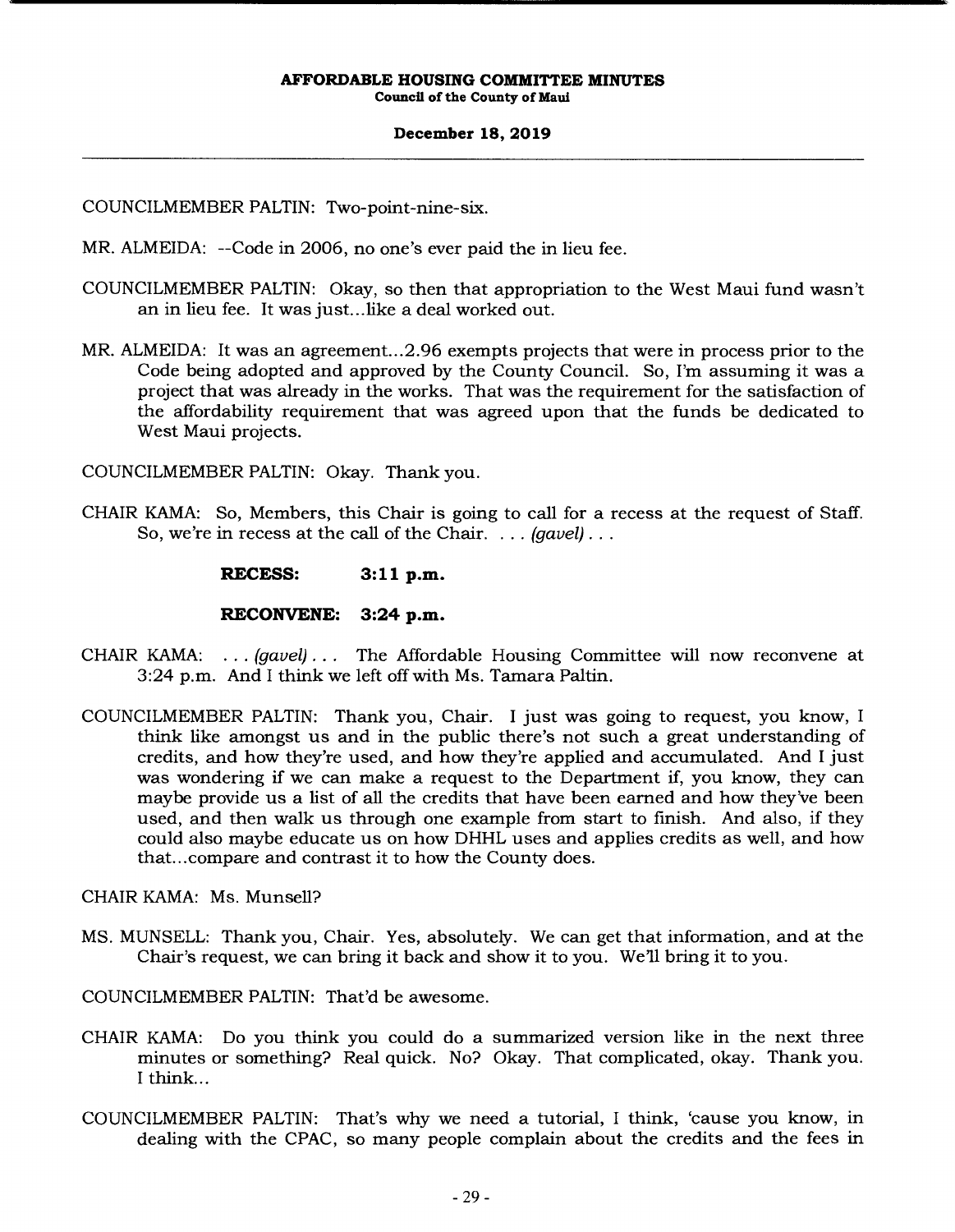# **December 18, 2019**

lieu, and then come to find out that we haven't even used fees in lieu since the inception of 2006 2.96. Then I think there's like not very good understanding, you know.

- CHAIR KAMA: Okay, so I think you'll have a tutorial, that'll be really good. Lots of pictures, Linda, please. Thank you. Yes, Mr. Hokama? And then Ms. Rawlins-Fernandez.
- COUNCILMEMBER HOKAMA: I just, again, I'm going to ask if your intention is to re-post another meeting so can maybe --
- CHAIR KAMA: Yes . . . *(inaudible)...*
- COUNCILMEMBER HOKAMA: --take some of the more specific concerns. But I think we need to look at the picture a little bit more broader, Chair, and how... as well as the options available to us. Whether it be very comprehensive or not, the County has used different tools through ordinance. Especially when we reached certain points with the visitor industry, we enacted a moratorium. We stopped building permits. So, are we at that point with market housing development? Should we consider a moratorium on certain types of building permits? Just like Honolulu is looking at expediting only certain type of permit requests. You know, they've taking a different route. They're going to expedite specific permit requests with certain values and certain outcomes only. So, that's another way to approach it. But I think we should look at various options including stopping market development for a while until we get our affordables squared away. It's drastic. Definitely it impacts the economy, our affordables squared away. It's drastic. definitely. But as my colleague, Mr. Molina, and I have tried, in what we're talking about things that we've tried 20 years ago, and our people still suffering. So, maybe we need to be more drastic because as I said before, Chair, what is home without our people? And with our people, what is culture? Okay. So, I think we get it, and I'm happy to us to look at all options, Chair. Thank you.

CHAIR KAMA: Thank you. Ms. Rawlins-Fernandez?

COUNCILMEMBER RAWLINS-FERNANDEZ: Mahalo, Chair. And mahalo, Member Hokama, for that perfect segue into the amendments that I would like to propose. I don't think it's too drastic. I think that's exactly what our County needs, actually. And mahalo to you, Member Hokama, Member Molina, and Member Lee for, you know, trying, you know, years ago to fix this. And whenever we pass laws, we don't think that it's the perfect law. We're just trying something to help our people. And it wasn't... it's never meant to be the end all. And I think, you know, we have to understand that, you know, all together, like it's never the end all. It's, we're trying something, if it works, wonderful. If it doesn't, let's fix it. And that's my proposals. I think we should fix it. And I'll begin... I'll preface this by reviewing what the purpose is in 2.96.010 which is, the intent of this chapter is to encourage the provision and maintenance of residential workforce housing units for both purchase and rental to meet the needs of incomequalified households for the workforce, students, and special housing target groups. Mahalo, Staff, for distributing these amendments that you'll find. So, we'll go to Page 3. I'm sorry, there aren't page numbers on the bottom. It's starts with "Qualified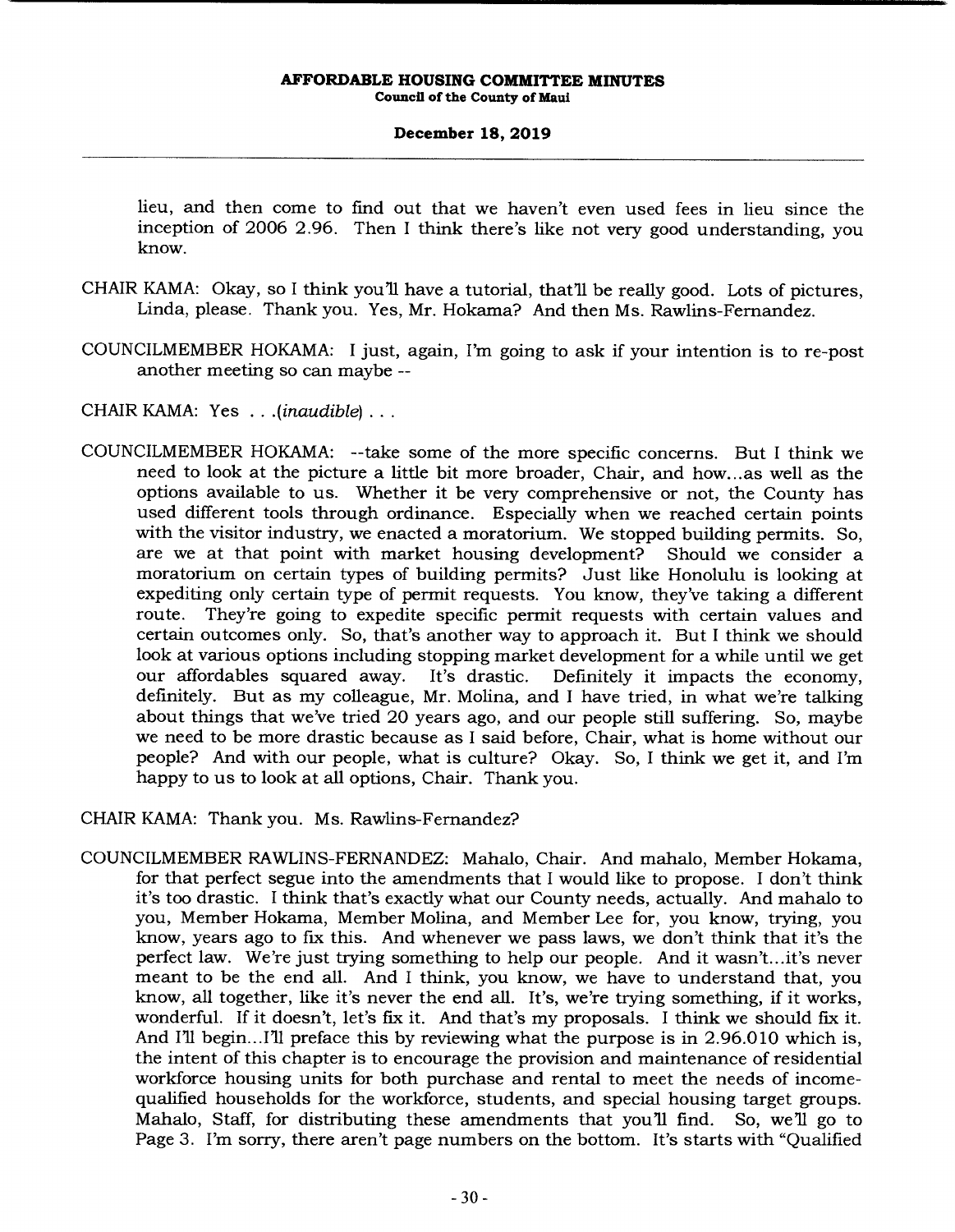# **December 18, 2019**

housing provider." Under Resident, number one, "currently employed 30 hours a week in the County." This is workforce housing; therefore, they should be an employee here. They should be part of our workforce. And so, I propose adding "30 hours a week" here, so that we ensure that they are part of our workforce. Under Resident, number five, the parent, guardian, "or caretaker." Under "Residential workforce housing unit," in line with what Member Hokama was speaking about, I would propose striking number three, "below moderate income." Striking "moderate income" and striking "above moderate income." And what we would be left with is "very low income" and "low income." And we can here also look at changing the language, "established by HUD," to "established by our County in the Data Book." Under 2.96.030, Applicability, A.3., "any hotel redevelopment or renovation project that increases the number of lodging or dwelling units in a hotel by ten or more." Perhaps we can decrease that to five. Yeah, Chair knows. Good idea. Under B, Exemptions, number three and number four, I believe were added to this to get this ordinance started. So, perhaps those can be stricken. And I can talk story with Corporation Counsel to see if that would be appropriate and how we would go about doing that. Under B.7., striking number seven, "a development with the boundaries of the Wailuku Redevelopment Area as defined as the MRA, Maui Redevelopment Agency, pursuant to Chapter 53 HRS," 'cause we need affordable housing everywhere. Under 2.96.040, which is on the next page at the bottom, A., to change that from 25 to 13 percent. Two years ago, we.. .1 attended a Affordable Housing Summit that was, I believe, put on by our County and the Maui Chamber of Commerce, and there was an expert that they invited to speak as the keynote speaker, Mr. Rick Jacobus. He was the principal of Street Level Advisors, and because we're...we would be reducing the AMI to low and very low, his advice was to also reduce the number of... the percent tier to 13 because that would be the sweet spot. On the next page under 2.96.040A, striking this language here and moving it down to a new number three under B. So, here B, "prior to Council approval." So, this amendment here would give Council review of the housing agreement. Right now, we don't have that. We pass these projects without seeing the housing agreement, and that makes me really uncomfortable. I don't think that's appropriate. And I think we should see the housing agreement before we vote on it. So, that's what these amendments would do. "Prior to Council approval for a development subject to this Chapter, the Department shall require a developer to enter into a residential workforce housing agreement. The agreement shall be reviewed by the Council and set forth the method by which the developer satisfies the requirement of this Chapter." Under B.3., the in lieu, we'd strike that. Since it's not something that was, has been taken advantage of, then there's... it's not necessary. And instead of the in lieu for money, my proposal is that we do in lieu for land. The new number three would be, "in lieu of providing residential workforce housing units, the residential workforce housing requirement may be satisfied by providing the County the equivalent of at least 19 percent improved lots rounding up to the nearest whole number of the total number of lots, lodging units, timeshare units, or dwelling units, excluding farm labor dwellings or a second farm dwelling as defined in Section 19.04.040 of this Code, created or by providing the equivalent of at least 25 percent unimproved lots rounding up to the nearest whole number of the total number of lots, lodging units, timeshare units, or dwelling units excluding farm labor dwelling or a second farm dwelling as defined in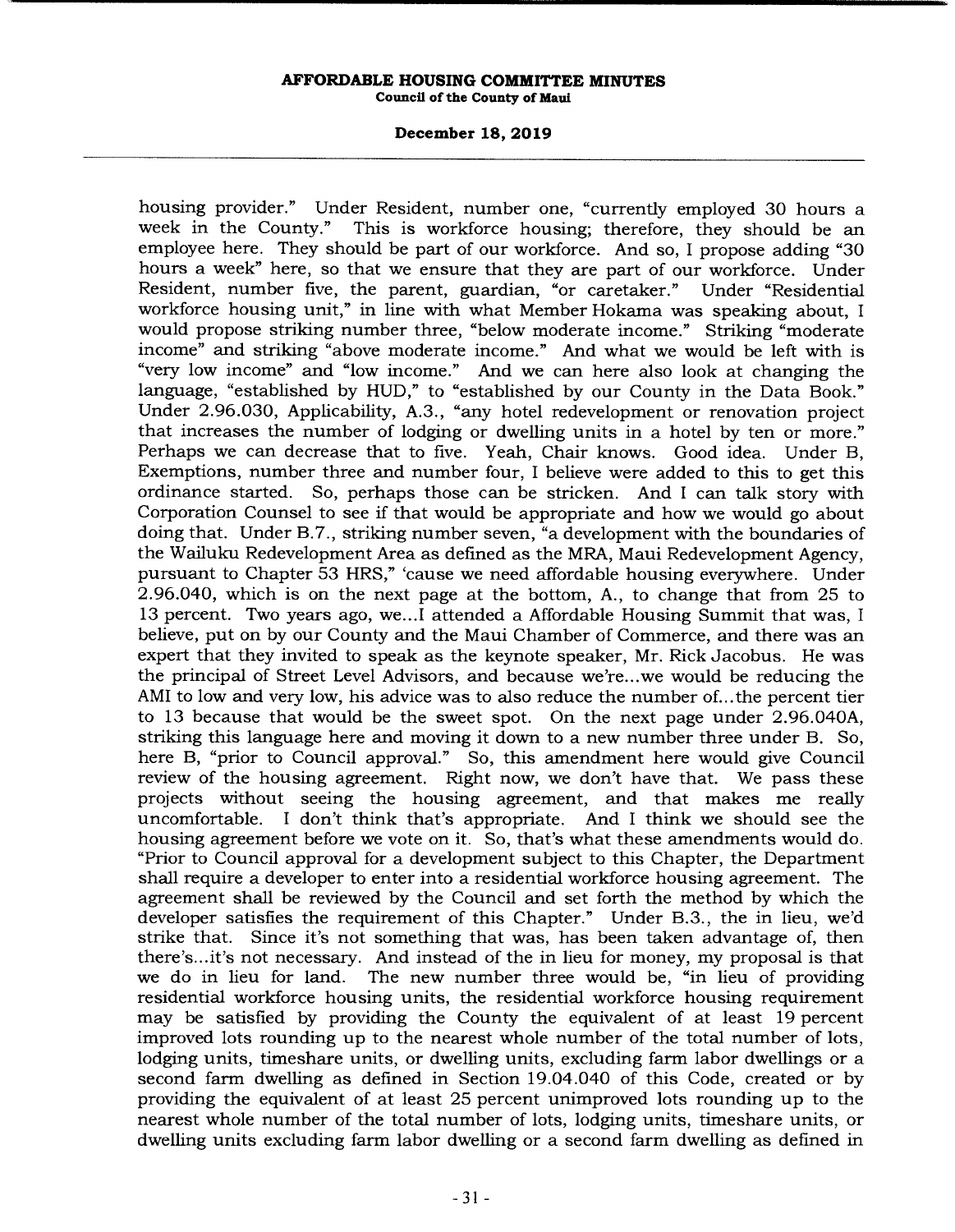### **December 18, 2019**

Section 19.04.040 of this Code," which means we would then strike a., 3.a. And add under 3.b., which would be the new a., "any dedication of improved or unimproved land in lieu of residential workforce housing unit shall be subject to the approval of the Director and the Council by resolution and shall provide the Council the opportunity to contract with the developer to install infrastructure on the in lieu unimproved lots concurrently with the project infrastructure with the understanding that the County will subsidize the cost for their portion of the infrastructure installed on the dedicated lands." And so this idea here is if.. .what would be given to the County in lieu is unimproved land that the County... that the County could enter into a agreement with the developer to improve that land and that the County would pay for that. Number five, that's dealing with housing credits would be stricken. C., Income group distribution, La. would be "30 percent of the ownership units shall be for very low-income residents." B., "70 percent of the ownership units shall be for lowincome residents," and c. would be stricken. Number two, "unless an exemption is granted by the Director, the percentage of rental units within each income group shall be as follows, a., one-third of the residential units shall be for very low-income," and strike the rest; b., "two-thirds of the rental units shall be for low-income residents," and c. would be stricken. Two point nine six point zero five zero, that deals with the residential workforce housing credits, would be repealed. Two point nine six point zero six zero, Residential workforce housing restrictions, ownership units. Again under B., Deed restrictions. One, "the ownership units within each income group shall be subject to deed restrictions contained in this section in perpetuity". Two, "the deed-restricted period, the following shall apply: the unit must be owner-occupied;" b., would be stricken, "the owner must notify the Department upon decision to sell," gone; c., "upon the owner's decision to sell," gone; d., "upon sale of the unit, the deed restrictions shall remain in full force and effect in perpetuity;" i., "the owner must notify,"...oh, sorry...g., "an owner of a residential workforce housing unit that is being resold must sell the unit to an income-qualified household," period; h., would be stricken; i., "the owner must notify the Department upon inability to sell the unit and lot at the end of its life and inhabitability;" j., "upon the owner's inability to sell the unit at the end of its life and inhabitability, the County shall have the first option to purchase the unit and lot from the owner, said option shall be available to the County for a period of 90 days from receipt of written notice from the owner." And this would help to satisfy Member Lee's concern about...oh, I forgot the word that she always uses... obsolescence, yeah, obsolescence, okay. And then k., "the restrictions contained in subparagraph 2.a through 2.j above shall not apply in situations of foreclosure." And this concludes my first round of amendments for 2.96. And in the next meeting, I'll have a second round of amendments to do a complete overhaul of 2.96 which would better serve our community. Mahalo, Chair.

- CHAIR KAMA: Thank you, Ms. Rawlins-Fernandez, for doing all of that hard work for us so that we don't have to do it. We can just pick at it. Okay, Members, questions? Yes, Mr. Hokama?
- COUNCILMEMBER HOKAMA: Chair, I appreciate this proposal because it gives us something to chew on and something that was thought-out. I appreciate that. So, for the next meeting I would ask that if you can already help prepare, go and get maybe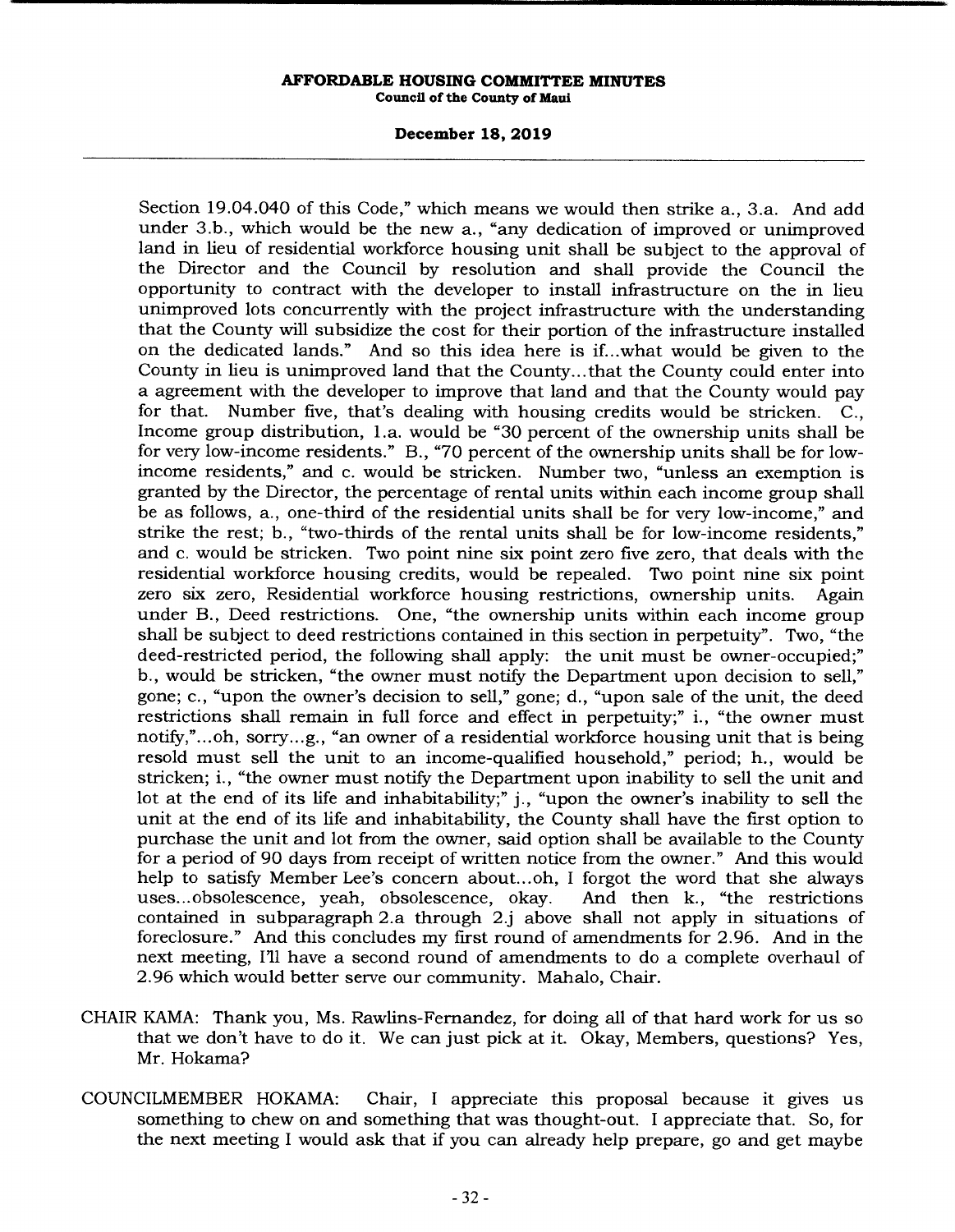# **December 18, 2019**

some of our financial representatives from institutions that would either be a potential lender, about some of the adjustments in the conditions regarding the resale and whatnot, whether or not from a lender's point of view they have some comments they could share with us for us to improve the legislation. Or if there's a concern about... and then again I want to hear from the Department with the County's first option to purchase, if it is so dilapidated and busted-up, is it worth our money to rebuild at 30 years old or something, okay. Because it comes to a point where I get no return on investment.

CHAIR KAMA: Yeah, right, might have nothing left.

COUNCILMEMBER HOKAMA: So, those kinds of things, Chair, if maybe the Staff --

CHAIR KAMA: Yes.

COUNCILMEMBER HOKAMA: --can assist --

CHAIR KAMA: Yes.

COUNCILMEMBER HOKAMA: --the Committee in preparation because I think we're heading now in a good direction in trying to get some detailed adjustments to policy and then... 'cause we all want units built, Chair. We're with you.

CHAIR KAMA: Yes.

COUNCILMEMBER HOKAMA: We want the units built. Thank you.

CHAIR KAMA: Thank you. So, I just have a question for Ms. Munsell. So, it is my intent to have the second meeting. But I'd also like to see if we could also have your PowerPoint presentation on the credits so they can understand as they go into deliberations of Ms. Rawlins-Fernandez's first draft. Okay, okay. So, any other questions, Members?

COUNCILMEMBER SUGIMURA: Chair?

CHAIR KAMA: Yes, Ms. Sugimura?

COUNCILMEMBER SUGIMURA: Thank you. So, added on to future meetings, if you look at this proposal... thank you very much, Keani, for doing it. And I just wonder what, from a developer's perspective, how can this be implemented, and what would the impact be. I know that when you do things in perpetuity, then exactly, you know, what was brought up in terms of repair and maintenance, and how do we plan for that if we need to if we, you know.. .yeah. I mean just kind of practical things.

CHAIR KAMA: Yes.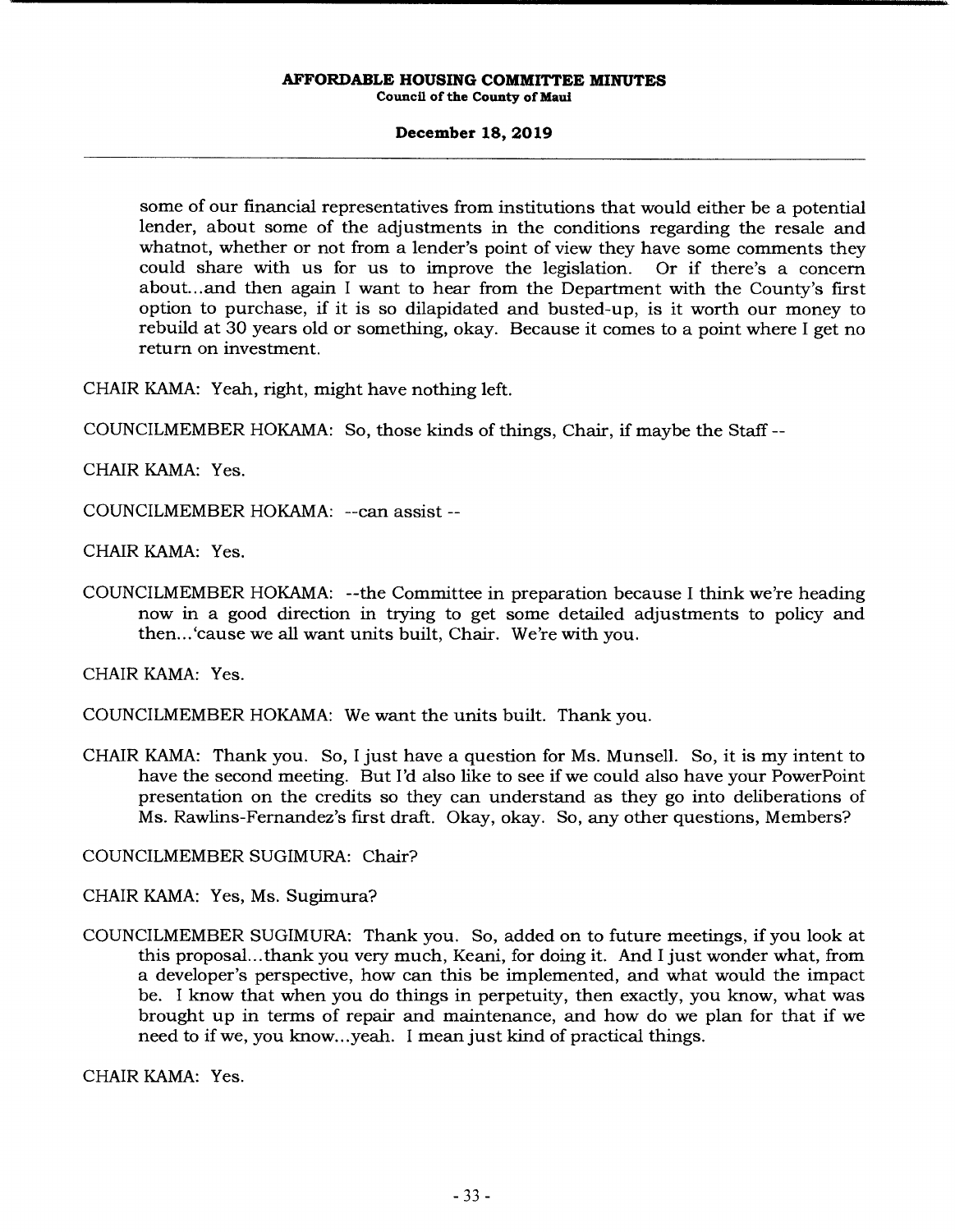### **December 18, 2019**

COUNCILMEMBER SUGIMURA: And I notice that we had developers here in the audience just to listen. So, I'm glad that they were here. But if you could reach out to them and find out.

CHAIR KAMA: I can do that too.

- COUNCILMEMBER SUGIMURA: I know that the Kihunes are.. .have done 100 percent affordable for sale, but not, you know...
- CHAIR KAMA: For rental.
- COUNCILMEMBER SUGIMURA: Yeah. So, that wouldn't be like in perpetuity, but what does all this mean --
- CHAIR KAMA: We could do that.
- COUNCILMEMBER SUGIMURA: --for discussion.
- CHAIR KAMA: Thank you. Any other questions, Members?
- VICE-CHAIR MOLINA: Madam Chair?
- CHAIR KAMA: Yes, Mr. Molina?
- VICE-CHAIR MOLINA: I just want to thank Member Rawlins-Fernandez for really a good start to.. .at looking at 2.96. I'm speechless. I mean it's great. And she get some more yet, so, looking forward to that. This is something that certainly will shake the trees, if you know what I mean. So, thank you.
- CHAIR KAMA: If you look at 2.96, you'd want to overhaul it altogether, or just get rid of the whole thing. It's that onerous, I guess, is the word.
- VICE-CHAIR MOLINA: Thank you.
- CHAIR KAMA: Thank you. Yes, Mr. Sinenci?
- COUNCILMEMBER SINENCI: Yeah, thank you. I just wanted to comment on Member Rawlins-Fernandez. That was a quick study to the 2.96. So, I appreciate the fast lesson. Mahalo.
- CHAIR KAMA: So, get ready for the lesson on credits. Okay, Members, so if you...yes, Ms. Rawlins-Fernandez?
- COUNCILMEMBER RAWLINS-FERNANDEZ: Mahalo, Chair. And mahalo, Members, for you know, the discussion on my amendments. And, you know, as I mentioned earlier, you know, 2.96 was a good try. And, you know, laws are meant to evolve with the people.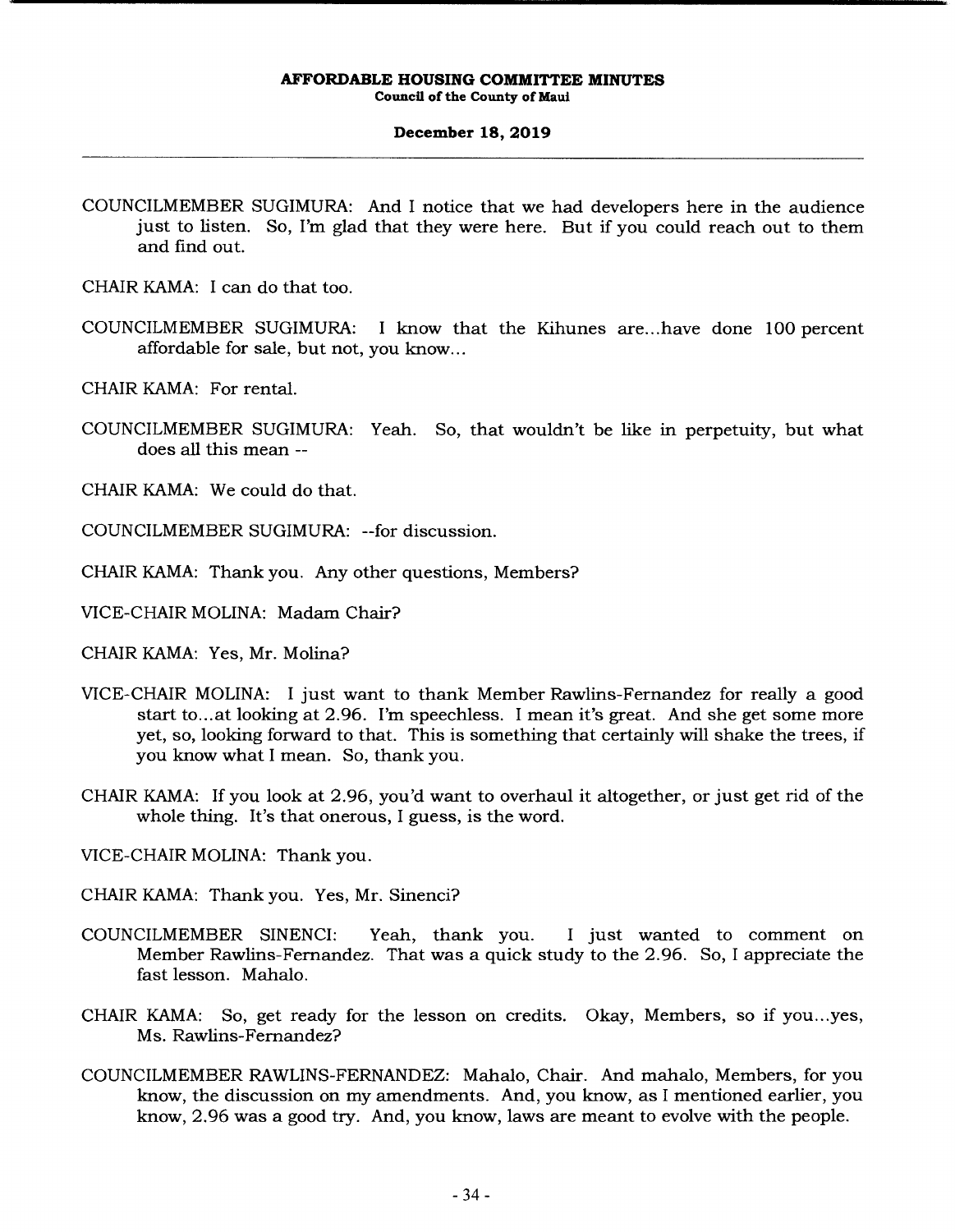## **December 18, 2019**

# CHAIR KAMA: Absolutely.

- COUNCILMEMBER RAWLINS-FERNANDEZ: And so, you know, I don't think it needs to, you I just think it needs to be fixed. You know, Member Molina, Member Hokama, Member Lee, and other Councilmembers, you know, did a good job at the time, you know, with the information and, you know, in that era. And therefore, you know, I think it was good at that time. And we've now learned over the years, and we can improve it, and we don't necessarily have to repeal it. I wanted to also comment on, you know, I know everyone kind of, you know, just the word "perpetuity" makes, you know, people feel uncomfortable because that means forever. The house that I live in is, you know, over 40 years old, and it's totally habitable. It's great. It's a plantation style, post and pier, single-wall, wood, you know. And so, the whole 30 years to dilapidation, I just... I'm not buying it. That perhaps some houses, you know, are dilapidated after 30 years. But I know a lot of houses... I mean I just look out my window from my office and there's a lot of houses there that are over 30 years old. And they're fine. And they're going to continue on for a number of years. The other point I wanted to make is that whenever we allow a piece of land, a parcel, to go out of affordability, that's land that we'll never have again for an affordable house. We don't have, you know, unlimited amount of land here. And so even if the house is dilapidated, I would still want to keep that parcel so that we could build upon it and build an affordable house. And so, I support, you know, having it in perpetuity. Mahalo, Chair.
- CHAIR KAMA: You're welcome, Ms. Rawlins-Fernandez. So, I think we should just get comfortable, period. Just get comfortable. Say the word, understand what it is, and then that's it. So, Members, if there are no other questions and... Mr. Sinenci, did you have something? Okay. Then this Chair would like to be able to adjourn this meeting at three.. .defer this subject, and adjourn this meeting at 3:46 p.m. Thank you.

**COUNCILMEMBERS VOICED NO OBJECTIONS.** (Excused: AL)

**ACTION: DEFER PENDING FURTHER DISCUSSION.**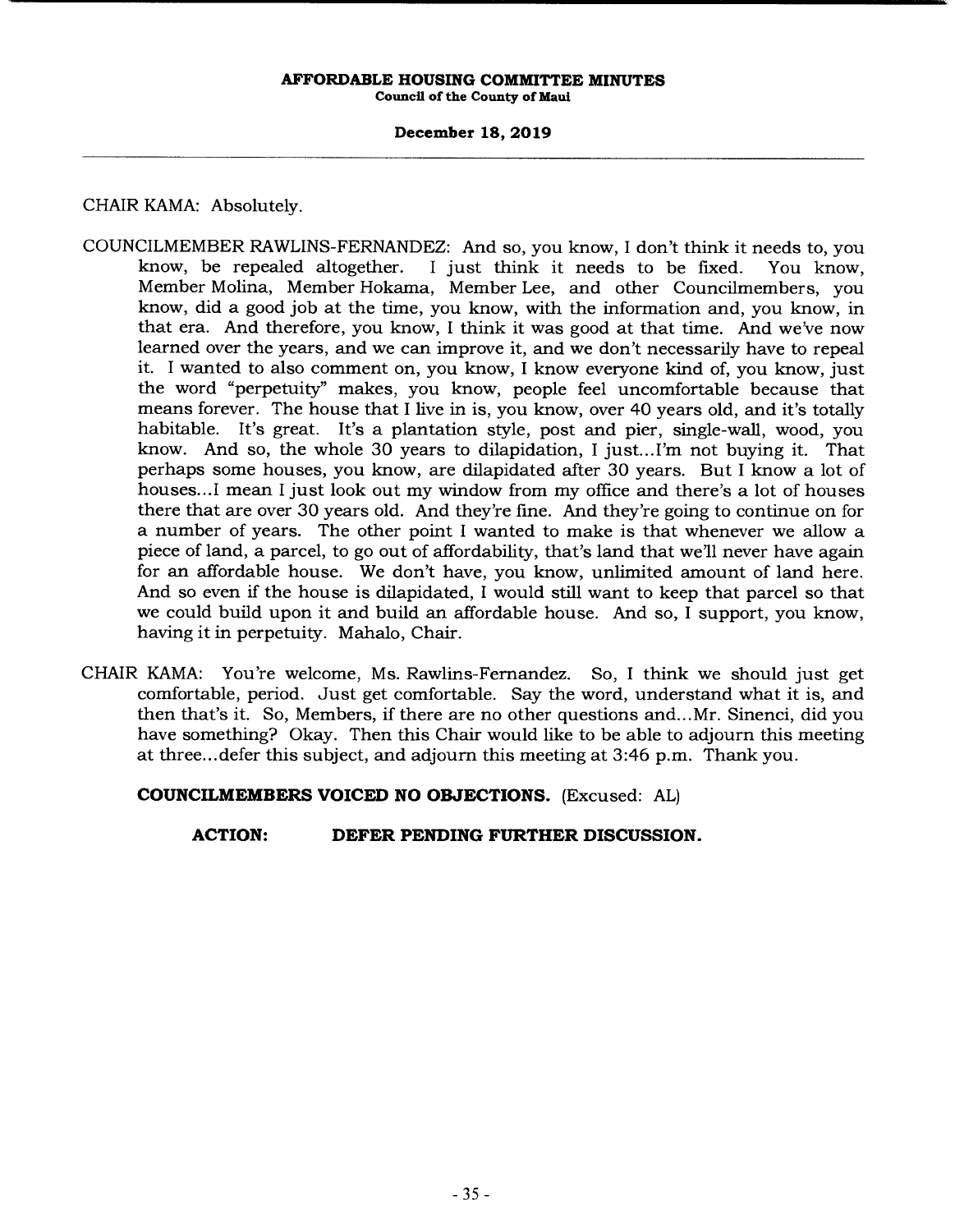# **December 18, 2019**

CHAIR KAMA: Thank you. Meeting adjourned. . . .*(gavel) ...* 

# **ADJOURN: 3:46 p.m.**

APPROVED:

TASHA KAMA, Chair Affordable Housing Committee

ah:min: 1912 18:rlk Transcribed by: Reinette L. Kutz